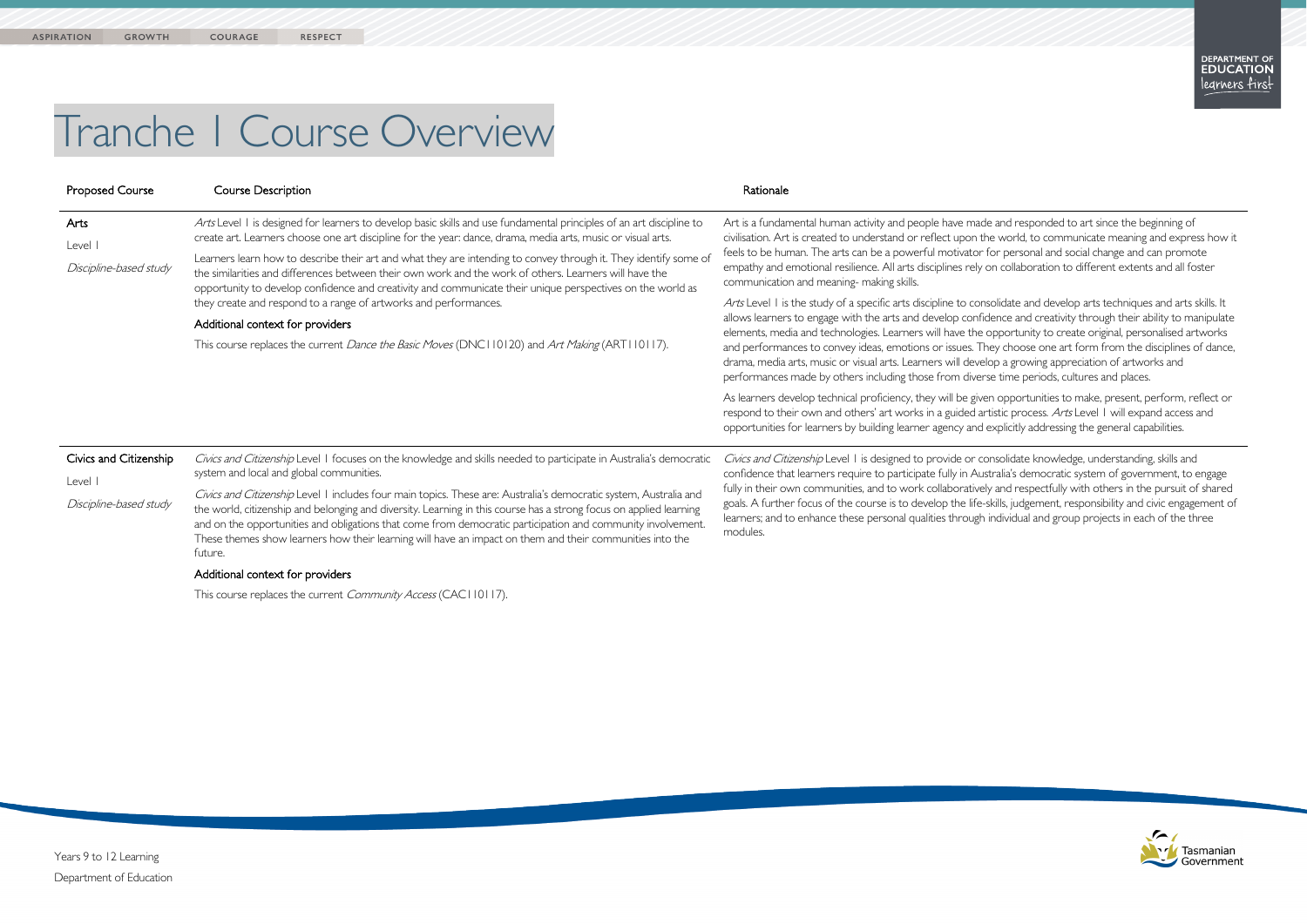ive, learn and work. To take advantage of the ciety, learners in this course will develop the ability to and critically.

to build personal confidence with the use of digital y, skills and knowledge to enable learners to have

sts through a customisable, engaging program of es. It will enable learners to engage practically and and provide opportunities to develop projects to meet

Preliminary Technologies to Level 2 courses including omputer Applications as well as supporting the ondary courses.

anguage, literacy and literary texts in various forms. It elps create confident communicators, critical and ustralian society.

english by exploring the intersect of I relevant. Through inquiry-based experiences, *English* ut themselves and the diverse worlds of others. sciplines by exploring common ideas, themes or issues

Ievelop their English skills. Learners will investigate ideas

ding, writing, viewing and representing he study of contemporary spoken, written and

| <b>Proposed Course</b>                                   | <b>Course Description</b>                                                                                                                                                                                                                                                                                                                                                                                                                                                                                                                                                                                                                                                                                                                               | Rationale                                                                                                                                                                                                                                                                                                                    |
|----------------------------------------------------------|---------------------------------------------------------------------------------------------------------------------------------------------------------------------------------------------------------------------------------------------------------------------------------------------------------------------------------------------------------------------------------------------------------------------------------------------------------------------------------------------------------------------------------------------------------------------------------------------------------------------------------------------------------------------------------------------------------------------------------------------------------|------------------------------------------------------------------------------------------------------------------------------------------------------------------------------------------------------------------------------------------------------------------------------------------------------------------------------|
| <b>Digital Projects</b><br>Level I                       | Digital Projects Level 1 is a foundational course designed for learners wanting to build personal confidence with<br>the use of digital technologies.                                                                                                                                                                                                                                                                                                                                                                                                                                                                                                                                                                                                   | Digital transformation has changed the ways in which we live, lea<br>opportunities and overcome the challenges of a digital society, le<br>identify and use digital technologies confidently, creatively and cr                                                                                                              |
| Personal futures                                         | Digital literacy skills are essential for individuals to participate effectively in today's society and this course will<br>support learners to develop these skills through engaging, problem-based and project-based inquiries.<br>Digital Projects Level 1 will enable learners to engage practically and collaboratively with common and emerging<br>technologies and have opportunities to develop projects to meet personal needs and interests.                                                                                                                                                                                                                                                                                                  | Digital Projects Level 1 is a foundational course designed to build<br>technologies and enable the development of digital literacy, skills<br>fulfilling and productive lives, careers and relationships.                                                                                                                    |
|                                                          | This course replaces <i>Basic Computing</i> (ICT110114).                                                                                                                                                                                                                                                                                                                                                                                                                                                                                                                                                                                                                                                                                                | Digital Projects Level 1 will meet learner needs and interests thr<br>learning, utilising problem-based and project-based inquiries. It w<br>collaboratively with common and emerging technologies and pro<br>personal needs and interests.                                                                                  |
|                                                          |                                                                                                                                                                                                                                                                                                                                                                                                                                                                                                                                                                                                                                                                                                                                                         | Digital Projects Level   facilitates successful transition from Preli<br>Essential Skills - Using Computers and the Internet and Comput<br>development of digital skills to aid learning in all senior secondar                                                                                                              |
| English Inquiry<br>Level I<br>Transdisciplinary projects | In English Inquiry Level 1 learners develop their basic English skills by making purposeful connections with other<br>relevant disciplines. They undertake a series of inquiries which explore attitudes, values, themes and issues<br>through texts from a range of disciplines. The course is designed to consolidate the development of their<br>speaking, listening, reading, writing, viewing and representing skills through an approach that is engaging, relevant<br>and meaningful. Learners are guided to make connections with aspects of English and other disciplines to<br>respond to and create imaginative, informative and persuasive texts that evidence their understandings.<br>This course replaces Practical English (ENG110114). | English Inquiry Level 1 is the study and use of the English languag<br>shapes our understanding of ourselves and the world. It helps cr<br>imaginative thinkers, and informed, active participants in Australi                                                                                                               |
|                                                          |                                                                                                                                                                                                                                                                                                                                                                                                                                                                                                                                                                                                                                                                                                                                                         | English Inquiry Level I is designed to enrich learners' understand<br>English and other disciplines in a way that is purposeful and relev<br>Inquiry Level 1 fosters learners' curiosity and wonder about the<br>Learners make connections between English and other discipline<br>in a range of mono- and multimodal texts. |
|                                                          |                                                                                                                                                                                                                                                                                                                                                                                                                                                                                                                                                                                                                                                                                                                                                         | This course is suitable for learners who need support to develop<br>that are relevant to their learning needs, abilities and interests.                                                                                                                                                                                      |
|                                                          |                                                                                                                                                                                                                                                                                                                                                                                                                                                                                                                                                                                                                                                                                                                                                         | Learners undertaking this course will learn how to:                                                                                                                                                                                                                                                                          |
|                                                          |                                                                                                                                                                                                                                                                                                                                                                                                                                                                                                                                                                                                                                                                                                                                                         | communicate through speaking, listening, reading, v<br>explore attitudes, values, themes and issues in texts<br>make transdisciplinary connections through the stud<br>multimodal texts<br>use the English language in different forms to make                                                                               |

 $\omega$  make and communicate meaning • express themselves and their relationships with their world • create imaginative, informative and persuasive texts utilising transdisciplinary connections

- 
- 
- respond, apply and share their learning
- develop basic inquiry skills through their transdisciplinary study of English.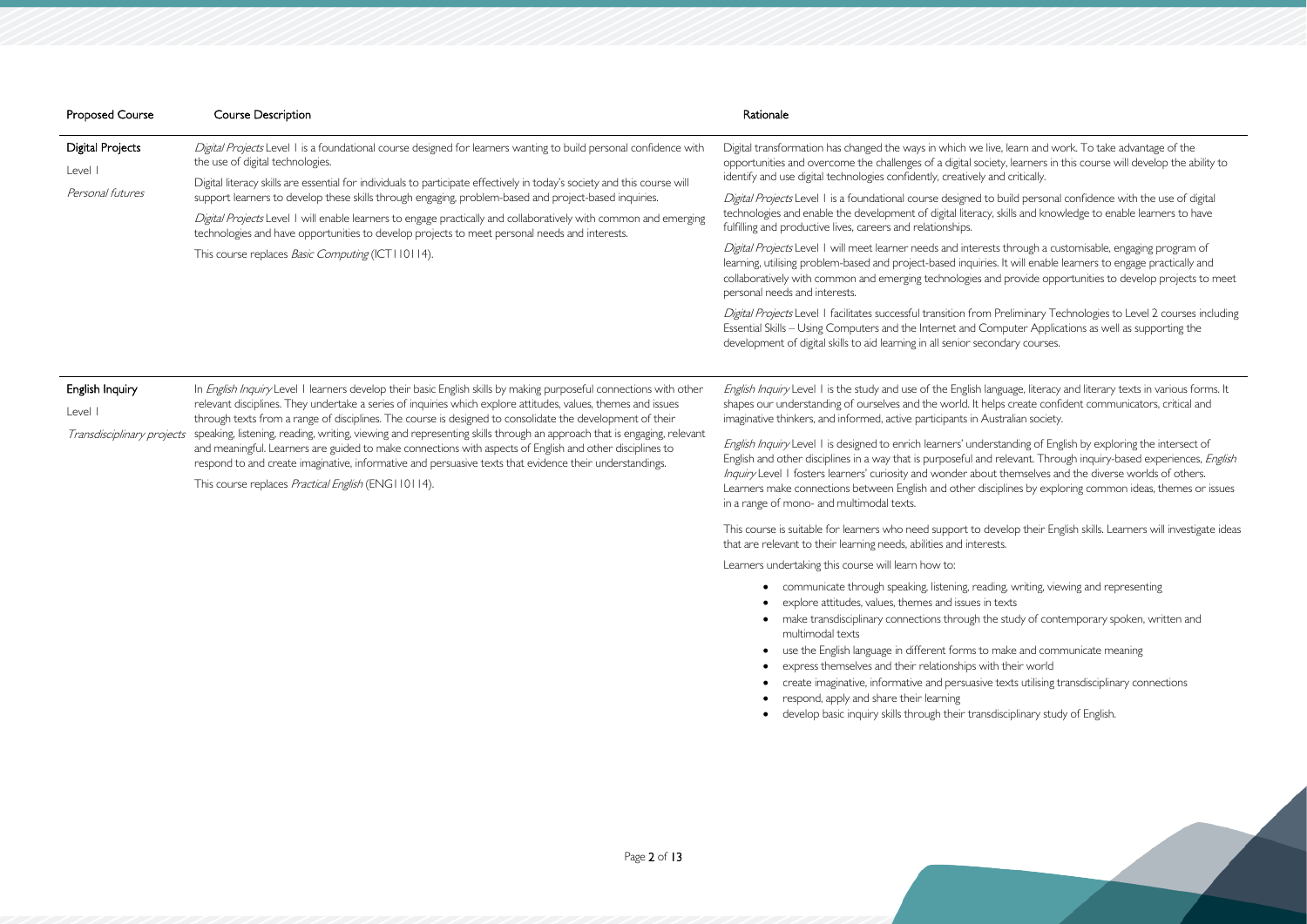scent learners' confidence and self-esteem to athematical thinking and reasoning in real-world requisite knowledge and skills and the capacity, ned action in varied personal contexts.

proportunities that aim to:

to engage with content in the *Essential* matics - *Workplace* Level 2 courses

ulate situations mathematically and to employ terpret these situations. This is more pertinent than e competence in STEM with an estimated 44% or

a level of mathematical competence that will g workforce.

s' fundamental mathematics skills and numerate I reasoning in real world contexts. In doing so, the support them to understand and take informed

volving money, routine fractions, decimals and

blving time, temperature, length, perimeter, mass,

age with information found in tables, graphs and

exible and individualised learning programs. i a level of numeracy that will enable them to move ig and the workforce. This course does not enable

As a result of feedback and consultation, an additional Level1 course has been developed. *Mathematics* Level 1 provides a pathway to Essential Mathematics - Personal Level 2 and Essential Mathematics – Workplace Level 2. Numeracy Level 1 is designed to develop fundamental numeracy and mathematical skills necessary for everyday living.

| <b>Proposed Course</b>                  | <b>Course Description</b>                                                                                                                                                                                                                                                                                                                                                                                                                                                     | Rationale                                                                                                                                                                                                                                                                                                                                                                                                                  |
|-----------------------------------------|-------------------------------------------------------------------------------------------------------------------------------------------------------------------------------------------------------------------------------------------------------------------------------------------------------------------------------------------------------------------------------------------------------------------------------------------------------------------------------|----------------------------------------------------------------------------------------------------------------------------------------------------------------------------------------------------------------------------------------------------------------------------------------------------------------------------------------------------------------------------------------------------------------------------|
| Mathematics<br>Level I                  | Mathematics Level 1 is designed to build on foundational knowledge of mathematics that enables learners to<br>select and apply problem-solving strategies and mathematical techniques to engage in situations involving:                                                                                                                                                                                                                                                      | The Mathematics Level 1 course is designed to develop adolescer<br>engage with mathematics and develop their ability to apply mather                                                                                                                                                                                                                                                                                       |
| Personal futures                        | number, proportional reasoning, financial mathematics and pattern<br>using units of measurement, shape, maps and plans                                                                                                                                                                                                                                                                                                                                                        | contexts. In doing so, the course enables learners to build the requ<br>confidence and disposition to use mathematics to take informed a                                                                                                                                                                                                                                                                                   |
|                                         | everyday chance events, data collection and representation.                                                                                                                                                                                                                                                                                                                                                                                                                   | This course will promote mathematics and numeracy learning opp                                                                                                                                                                                                                                                                                                                                                             |
|                                         | Learners will develop their multiplicative thinking and mathematical reasoning by:<br>engaging in mathematical discussions<br>working on collaborative problem-solving tasks<br>sharing strategies and solutions                                                                                                                                                                                                                                                              | build the foundational knowledge to enable learners to e<br>Mathematics - Personal Level 2 and Essential Mathemati<br>enable learners to interpret everyday practical situations<br>provide the basis for many informed personal decisions.                                                                                                                                                                                |
|                                         | providing explanations for their answers.<br>They will reflect on everyday scenarios involving mathematics and will integrate their prior knowledge, skills,<br>attitudes and values in mathematics to refine and improve their understanding and personal decisions.                                                                                                                                                                                                         | These aims will be met by developing learners' ability to formulate<br>mathematical concepts, facts, procedures and reasoning to interpr<br>ever before as 75% of the fastest growing occupations require co<br>5.1 million jobs in Australia at risk of digital disruption I.<br>Successful completion of the course will provide learners with a le<br>enable them to contribute productively in the rapidly changing wo |
|                                         | Additional context for providers                                                                                                                                                                                                                                                                                                                                                                                                                                              |                                                                                                                                                                                                                                                                                                                                                                                                                            |
|                                         | As a result of feedback and consultation, an additional Level I course has been developed. Mathematics Level I<br>provides a pathway to Essential Mathematics - Personal Level 2 and Essential Mathematics - Workplace Level 2.<br>Mathematics Level I is designed to develop fundamental numeracy and mathematical skills necessary for<br>everyday living.                                                                                                                  |                                                                                                                                                                                                                                                                                                                                                                                                                            |
|                                         | This course replaces Everyday Maths (MTE110114).                                                                                                                                                                                                                                                                                                                                                                                                                              |                                                                                                                                                                                                                                                                                                                                                                                                                            |
| Numeracy<br>Level I<br>Personal futures | Numeracy Level 1 is designed to develop learners' foundational numeracy and mathematical skills and their ability<br>to apply mathematical thinking and reasoning in real world contexts. In doing so, the course enables learners to<br>understand how mathematical tools can support them to understand and take informed action in familiar and<br>personally relevant contexts. Providers will tailor the learning activities to support the individual needs of learners | The Numeracy Level I course is designed to develop learners' fur<br>behaviours and their ability to apply mathematical thinking and rea<br>course enables learners to understand how mathematics can supp<br>action in familiar and personally relevant contexts.                                                                                                                                                          |
|                                         | in this course.                                                                                                                                                                                                                                                                                                                                                                                                                                                               | This course enables learners to:                                                                                                                                                                                                                                                                                                                                                                                           |
|                                         | This course enables learners to:<br>• use basic number skills independently in situations involving money, routine fractions, decimals and<br>percentages<br>recognise and interpret patterns, shapes, maps and plans<br>estimate, calculate, measure and solve problems involving time, temperature, length, perimeter, mass,<br>volume and capacity<br>understand the likelihood of chance events and engage with information found in tables, graphs and                   | use basic number skills independently in situations involv<br>percentages<br>recognise and interpret patterns, shapes, maps and plans<br>estimate, calculate, measure and solve problems involvin<br>volume and capacity<br>understand the likelihood of chance events and engage v<br>charts.                                                                                                                             |
|                                         | charts.<br>Learners will develop their numeracy skills by exploring mathematical concepts using practical examples and<br>materials. They will also share mathematical strategies and solutions with their peers, practise new skills and<br>engage in discussions about their learning.                                                                                                                                                                                      | This course is specifically designed for learners who require flexib<br>Successful completion of the course will provide learners with a le<br>toward greater autonomy and independence in everyday living an<br>learners to achieve the everyday adult standard - mathematics.                                                                                                                                            |
|                                         | Additional context for providers                                                                                                                                                                                                                                                                                                                                                                                                                                              |                                                                                                                                                                                                                                                                                                                                                                                                                            |
|                                         | As a result of feedback and consultation an additional Level L course has been developed <i>Mathematics</i> Level I                                                                                                                                                                                                                                                                                                                                                           |                                                                                                                                                                                                                                                                                                                                                                                                                            |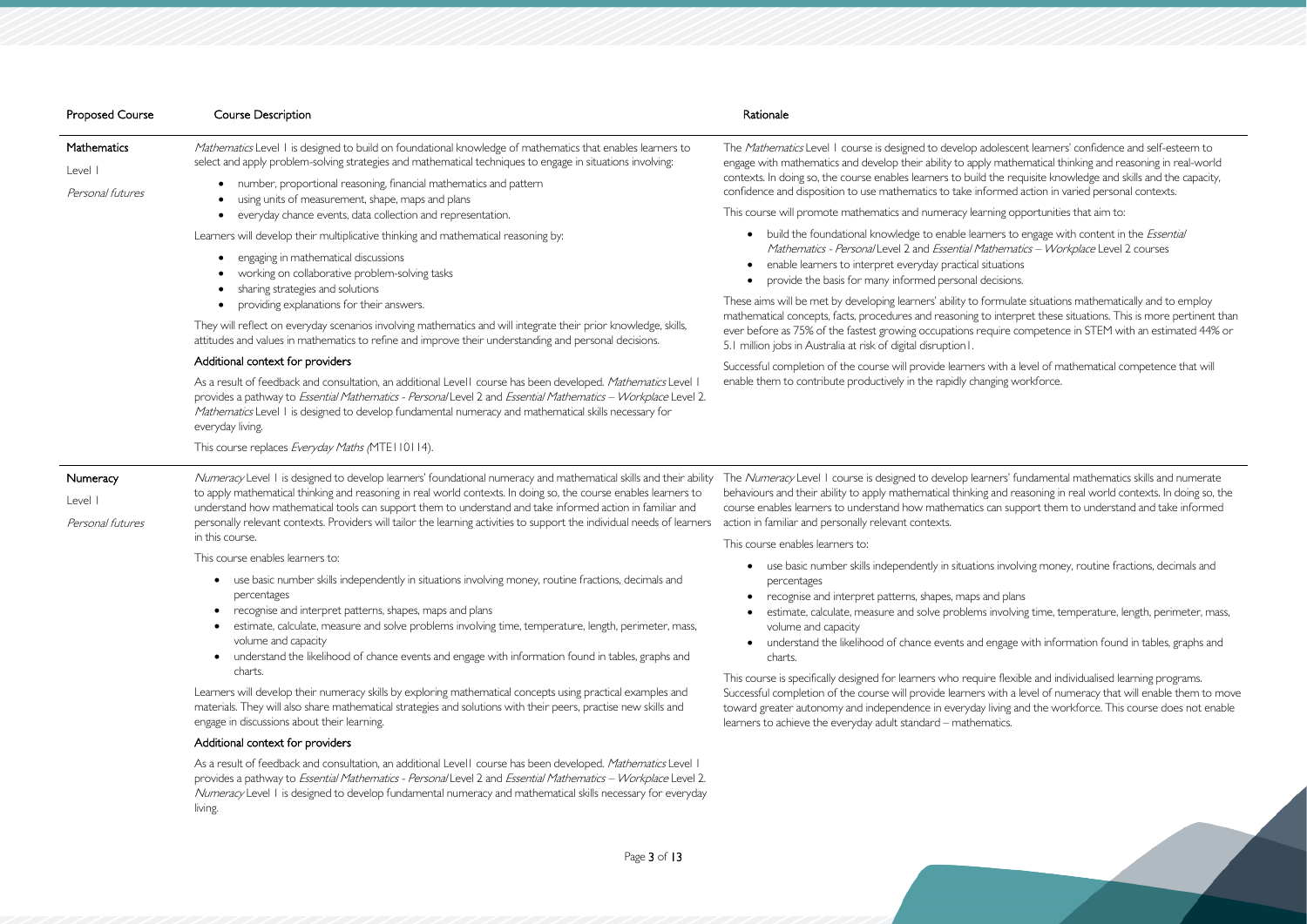steresting and important questions about the produces has proven to be a reliable basis for

Science Stage 4 and science courses at Level 2. It allows minary Science Stage 4 or need reinforcement of snce F-10.

ce background (calculated from:  $\alpha$ ), and this will only increase.

at require foundational scientific knowledge and skills nsuring that learners can include science as part of tovide a flexible course for those not on a university hed within one area of science

of the General Capabilities, with learner choice

ey can gain the greatest benefit from their learning

sory education to engage or reengage with all [\(https://stem.education.tas.gov.au\)](https://stem.education.tas.gov.au/), nationally review-achieve-educational-excellence-australianience report) that greater STEM understanding, in toader community.

work collaboratively and individually in a range of ding body of biological knowledge. Australian, es to understand, address and successfully manage ety in the twenty-first century. These include the being of humans and other organisms and their populations and the sustainability of course focusses on the structure and function of

| <b>Proposed Course</b>                       | <b>Course Description</b>                                                                                                                                                                                                                                                                                                                                                                                                                                                                                                                                                                                                                                                                                                                                                                                          | Rationale                                                                                                                                                                                                                                                                                                                                                                                                                                                                                                                                                                                                                                                                                                                                                                                                                                                                                                                                                                                                                                                                                                                                                                |
|----------------------------------------------|--------------------------------------------------------------------------------------------------------------------------------------------------------------------------------------------------------------------------------------------------------------------------------------------------------------------------------------------------------------------------------------------------------------------------------------------------------------------------------------------------------------------------------------------------------------------------------------------------------------------------------------------------------------------------------------------------------------------------------------------------------------------------------------------------------------------|--------------------------------------------------------------------------------------------------------------------------------------------------------------------------------------------------------------------------------------------------------------------------------------------------------------------------------------------------------------------------------------------------------------------------------------------------------------------------------------------------------------------------------------------------------------------------------------------------------------------------------------------------------------------------------------------------------------------------------------------------------------------------------------------------------------------------------------------------------------------------------------------------------------------------------------------------------------------------------------------------------------------------------------------------------------------------------------------------------------------------------------------------------------------------|
| Science<br>Level I<br>Personal futures       | Science Level I enables learners to be in control of their understanding of our shared world and prepare them<br>for their possible futures.<br>Science Level 1 provides opportunities to harness learners' curiosity, wonder and interest in biology, Earth and<br>space science, physics and chemistry. They will follow and extend their own interests to investigate, imagine and<br>explore ideas by inquiring into what is around them in their local community. Learners can be guided in a variety<br>of rich and meaningful inquiry-based experiences when learning. Through a flexible and open-ended approach,<br>they will revisit and reflect on their ideas, extending their thinking to take on further challenges.                                                                                 | Science provides a rational and empirical way of answering in<br>biological, physical and technological world. The knowledge it<br>action in our personal, social and broader lives.<br>Science Level 1 fills an identified gap between Preliminary Sci<br>continuity of learning for learners who have completed Prelin<br>science knowledge and skills from Australian Curriculum Scie<br>Currently, over 50% of jobs in Tasmania benefit from a scien<br>https://economy.id.com.au/tasmania/employment-by-industry<br>Science Level   will:<br>prepare learners for employment opportunities tha<br>enable equity of access to science for all learners, er<br>their pathway within senior secondary education pr<br>pathway and where their pathway is not easily defin<br>increase student agency through explicit articulation<br>$\bullet$<br>embedded<br>allow learners to negotiate areas of focus where the<br>and for their possible future pathways.<br>All learners should have the opportunity within their compuls<br>learning areas, including science. It has been identified locally (<br>(https://www.dese.gov.au/quality-schools-package/resources/r |
| Biology<br>Level 2<br>Discipline-based study | In Biology Level 2 learners will understand the basic building blocks of biology. Learners will explore cell<br>structure, processes and function. They will investigate organ systems and their place within multicellular<br>organisms. They will apply this knowledge when inquiring into ecosystems and biodiversity.<br>Learners will use these concepts to explore one or more contexts or themes; for example, human biology,<br>agriculture, environmental biology, biochemistry or marine studies.<br>Learners will come to understand how applying biological knowledge is central to society. They will explore<br>relationships between biology and society and investigate the processes of biological discovery. They will use<br>practical inquiry to engage with and understand the natural world. | schools) and internationally (https://en.unesco.org/unesco_sci<br>this case science, benefits learners, the workforce and the bro<br>The Biology suite of courses explores ways in which scientists<br>integrated fields to increase understanding of an ever-expand<br>regional and global communities rely on the biological science<br>environmental, health and sustainability challenges facing socie<br>biosecurity and resilience of ecosystems, the health and wellb<br>populations and the sustainability of biological resources. This<br>cells, multicellular organisms, biodiversity and ecosystems.<br>Learners use their understanding of the interconnectedness o                                                                                                                                                                                                                                                                                                                                                                                                                                                                                         |

This course replaces Life Sciences (LSC215120).

Learners use their understanding of the interconnectedness of biological systems when evaluating both the impact of human activity and the strategies proposed to address major biological challenges now and in the future in local, national and global contexts. An understanding of biological concepts, as well as general science knowledge and skills, are relevant to a range of careers, including those in medical, veterinary, food and marine sciences, agriculture, biotechnology, environmental rehabilitation, biosecurity, quarantine, conservation and ecotourism. This course will also provide a foundation for learners to critically consider and make informed decisions about contemporary biological issues in their everyday lives.

Learners will develop their investigative, analytical and communication skills through field, laboratory and research investigations of living systems. They will develop skills through critical evaluation of the development, ethics, applications and influences of contemporary biological knowledge in a range of contexts.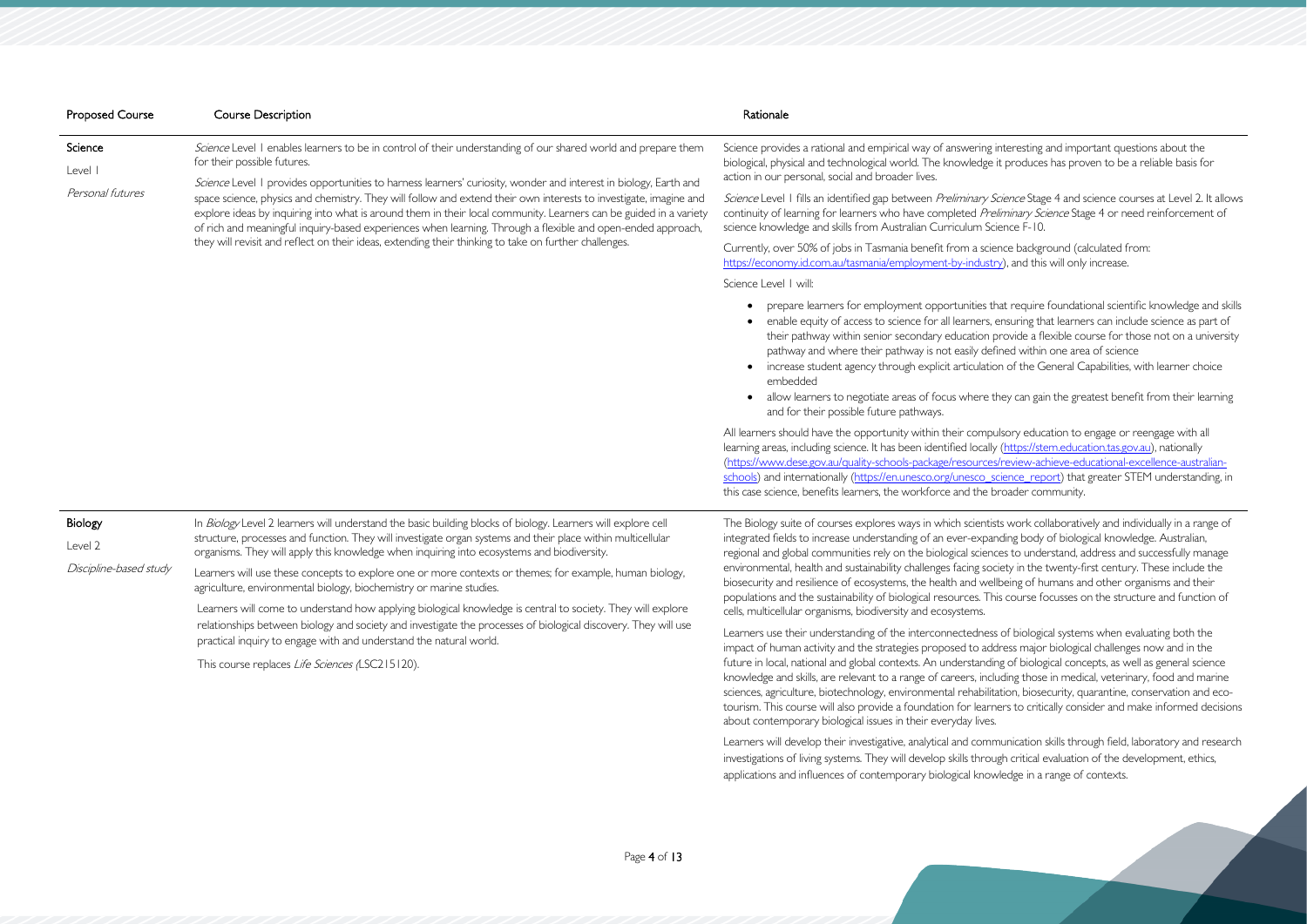| <b>Proposed Course</b>    | <b>Course Description</b>                                                                                                                                                                                                                                                                                                                                                                                                                                                                               | Rationale                                                                                                                                                                                                                                                                                                                                                                                                                                                                                                                                                                                      |
|---------------------------|---------------------------------------------------------------------------------------------------------------------------------------------------------------------------------------------------------------------------------------------------------------------------------------------------------------------------------------------------------------------------------------------------------------------------------------------------------------------------------------------------------|------------------------------------------------------------------------------------------------------------------------------------------------------------------------------------------------------------------------------------------------------------------------------------------------------------------------------------------------------------------------------------------------------------------------------------------------------------------------------------------------------------------------------------------------------------------------------------------------|
| Chinese<br>Level 2        | Chinese Level 2 enables learners to communicate in basic Chinese and develop an understanding of Chinese<br>language and culture. They will make comparisons between their own lives and those of Chinese-speaking<br>teenagers.                                                                                                                                                                                                                                                                        | Chinese Level 2 enables personal empowerment and intercultural understanding. It alloy<br>the ability to communicate in an additional language and provides them with opportuniti<br>own first language, culture and heritage. Learning Chinese extends Tasmanian learners' i                                                                                                                                                                                                                                                                                                                  |
| Discipline-based study    | Learners will learn to use basic vocabulary and structures. They will view and listen to Chinese, read and write<br>characters, and learn tones for speaking Chinese. They will be able to talk about themselves, their family, friends,<br>daily routine, school life, part-time employment, the media, travel, past experiences and their plans for the future.<br>They will work individually, in pairs and small groups and will have the opportunity to investigate aspects of<br>Chinese culture. | and develops knowledge, skills and understandings that will allow them to function succe<br>changing world of the twenty-first century. The study of Chinese promotes and contrib<br>society that values, respects and appreciates different points of view. It encourages a bet<br>acceptance of cultural, social, linguistic and religious diversity in Tasmania, in the wider Ar<br>globally.                                                                                                                                                                                               |
|                           | Learners will explore personal, community and global perspectives and build the skills to make social, cultural and<br>economic contributions using their knowledge of the Chinese language and interest in Chinese-speaking<br>communities.                                                                                                                                                                                                                                                            | The course provides access to <i>Chinese</i> Level 3 and also provides learners with the oppo<br>metacognitive and metalinguistic skills. These skills help improve English literacy skills and<br>to all other languages offered as part of Years 9 to 12 Education.                                                                                                                                                                                                                                                                                                                          |
|                           | This course replaces <i>Chinese - Foundation</i> (CHN215114).                                                                                                                                                                                                                                                                                                                                                                                                                                           | Learners who are able to communicate in Chinese and engage with Chinese culture will<br>Tasmanian society and the economy through such areas as the arts, business, foreign affa<br>technology, hospitality and tourism in coming decades. As China is Tasmania's largest ind<br>and Chinese speakers form the state's largest tourist source, Chinese language skills may<br>learners with a range of opportunities for personal, vocational and professional growth.<br><sup>1</sup> Drawn in part from the rationale for the Common Curriculum and Assessment Framework for Languages 2021. |
| <b>Contemporary Music</b> | Contemporary Music and Songwriting Level 2 is about contemporary music, the contemporary music industry                                                                                                                                                                                                                                                                                                                                                                                                 | Music is an expression of human experience. As an aural art form, music encompasses p                                                                                                                                                                                                                                                                                                                                                                                                                                                                                                          |
| and Songwriting           | and the types of knowledge, skills and understanding needed to be a contemporary musician or songwriter.                                                                                                                                                                                                                                                                                                                                                                                                | composition, listening, analysis and communication. Learners study elements of music wi                                                                                                                                                                                                                                                                                                                                                                                                                                                                                                        |
| Level 2                   | The course is practical and skills-based and will develop learners' creative and critical thinking, collaboration,<br>communication and self-management skills.                                                                                                                                                                                                                                                                                                                                         | complexity. The study of music enhances the cognitive, affective, motor, social and perso<br>Contemporary music encompasses a range of styles developed from the twentieth cent                                                                                                                                                                                                                                                                                                                                                                                                                |
| Professional studies      | Opportunities to collaborate may include helping set up a recording studio, negotiating a stage area, working<br>through a sound check, working with others when composing, playing or performing and promoting an event.                                                                                                                                                                                                                                                                               | include, but is not limited to, blues, country, electronic, dance, experimental, folk, funk, h<br>rock and roots music.                                                                                                                                                                                                                                                                                                                                                                                                                                                                        |
|                           | Learners are given as many opportunities as possible to have exposure to industry professionals in both face to<br>face and digital workshops, symposia, competitions, festivals and events. Learners learn about and apply current<br>music industry skills and ethical ways of working. Learners will also develop their creative entrepreneurship skills<br>as they effectively market and promote their original music to a range of audiences.                                                     | Contemporary Music and Songwriting Level 2 provides opportunities for creative expre<br>development of aesthetic appreciation. The course is a vehicle for learners to engage wi<br>music can range from abstract experimentation to music that responds to current ideas<br>personal viewpoints and experiences. Learners develop an understanding ofand respect<br>and contemporary music practices across different times, places, cultures and contexts.                                                                                                                                   |
|                           | This course replaces Contemporary Music (MSC215117).                                                                                                                                                                                                                                                                                                                                                                                                                                                    | Learners listen to, perform, improvise, compose and analyse songs and music through a<br>and collaborative experiences. The course develops basic music literacy, skills in music te                                                                                                                                                                                                                                                                                                                                                                                                           |

music industry topics such as workplace health and safety and copyright issues. Contemporary Music and Songwriting Level 2 can develop the transferable skills of critical and creative thinking, collaboration, communication, self- direction and confidence. Such skills will ensure a suitable foundation and

<span id="page-4-0"></span>cultural understanding. It allows learners to develop ovides them with opportunities to reflect on their extends Tasmanian learners' intercultural competence allow them to function successfully in the everhinese promotes and contributes to a socially cohesive ts of view. It encourages a better understanding and y in Tasmania, in the wider Australian community and

tovides learners with the opportunity to develop rove English literacy skills and can also be transferred

gage with Chinese culture will be able to contribute to the arts, business, foreign affairs, trade, education, China is Tasmania's largest individual trading partner e, Chinese language skills may provide Tasmanian

#### nent Framework for Languages 2021.

t form, music encompasses performance, rs study elements of music with increasing depth and ective, motor, social and personal skills of learners.

oped from the twentieth century to current times and ce, experimental, folk, funk, hip-hop, jazz, metal, pop,

portunities for creative expression and the icle for learners to engage with and create music. That nat responds to current ideas and issues or expresses understanding ofand respect for contemporary music and contexts and contexts.

se songs and music through a range of independent music literacy, skills in music technology and covers

confidence for learners to engage successfully in the wider music industry and further study; for example, the University Connections Program (UCP) Songwriting unit run by the University of Tasmania.

<sup>1</sup> Drawn in part from the rationale for the Common Curriculum and Assessment Framework for Languages 2021.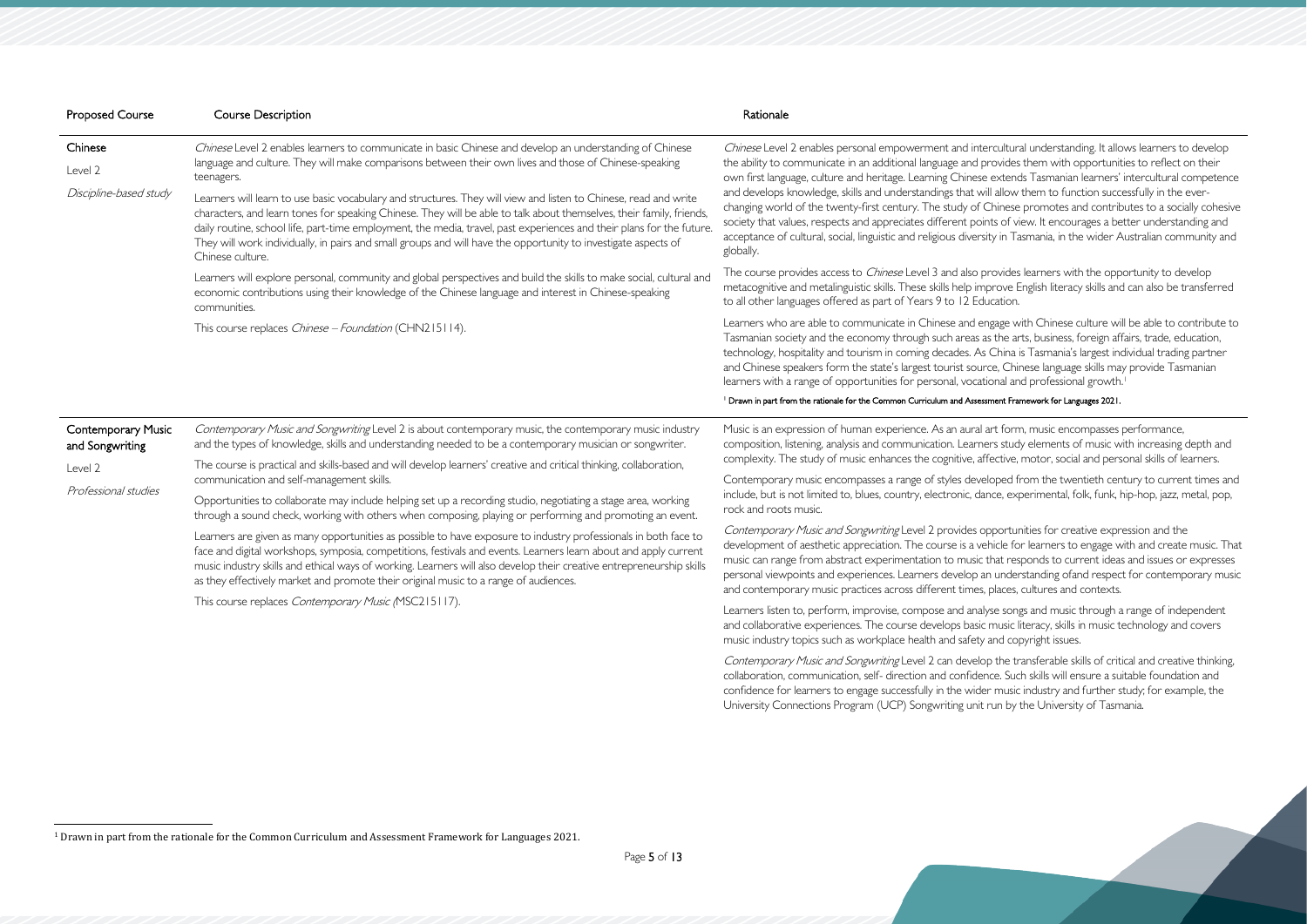| <b>Proposed Course</b>                                       | <b>Course Description</b>                                                                                                                                                                                                                                                                                                                                                                                                                                                                                                                                                              | Rationale                                                                                                                                                                                                                                                                                                                                                                                                                                              |
|--------------------------------------------------------------|----------------------------------------------------------------------------------------------------------------------------------------------------------------------------------------------------------------------------------------------------------------------------------------------------------------------------------------------------------------------------------------------------------------------------------------------------------------------------------------------------------------------------------------------------------------------------------------|--------------------------------------------------------------------------------------------------------------------------------------------------------------------------------------------------------------------------------------------------------------------------------------------------------------------------------------------------------------------------------------------------------------------------------------------------------|
| English Inquiry<br>Level 2                                   | English Inquiry Level 2 is designed for learners who wish to consolidate and develop their knowledge, skills and<br>understanding of English, by making purposeful connections with transdisciplinary texts from English as the                                                                                                                                                                                                                                                                                                                                                        | English Inquiry Level 2 offers learners opportunities to enjoy la<br>purposeful, creative and critical language users, who understand<br>and other disciplines can communicate and represent meaning                                                                                                                                                                                                                                                   |
| Transdisciplinary projects                                   | primary discipline and a range of other disciplines. The course offers learners opportunities for agency, and to<br>enjoy language and be empowered as competent, confident and engaged users of English for a variety of<br>purposes through inquiry-based learning. Learners develop their language, literacy and literary skills through<br>transdisciplinary study of English, providing them with the skills to succeed in a wide range of post-secondary<br>pathways.<br>Through engaging with a range of short, contemporary transdisciplinary texts students will learn about: | This course is suited to learners who wish to consolidate and d<br>English, by creating, comprehending, and responding to texts fr<br>literacy skills by drawing on a variety of transdisciplinary resour<br>cultural, social and aesthetic purposes. They learn how language<br>purpose, context and audience, content, modes, mediums and<br>They engage with different text types across a range of disciplir<br>their world and their place in it. |
|                                                              | how language works to communicate meaning<br>$\bullet$<br>language that persuades<br>representations of national or local issues.                                                                                                                                                                                                                                                                                                                                                                                                                                                      | Learners engage with language and texts drawn from English a<br>learning experiences to foster:                                                                                                                                                                                                                                                                                                                                                        |
|                                                              | Learners will do this by:<br>responding to a range of transdisciplinary texts<br>creating texts for different purposes, contexts and audiences<br>investigating a national or local issue of interest through an individual negotiated study.<br>$\bullet$<br>This course replaces English Applied (ENA215114).                                                                                                                                                                                                                                                                        | • skills to communicate confidently and effectively in St<br>skills to choose structures, language and language feat<br>skills to read and view for meaning, purpose, and to u<br>contemporary texts drawn from a range of discipline<br>effective use of language to ideate, design and produc<br>critical and imaginative thinking to explore their own<br>active and critical interaction with transdisciplinary tex                                |
| <b>Engineering Design</b><br>Level 2<br>Professional studies | Engineering Design Level 2 enables learners to be creative problem solvers who explore how and why things<br>work.<br>Learners will be supported to work individually and collaboratively with others to explore the activity of<br>engineers through practical problem-solving using engineering design processes. Engineering Design Level 2<br>incorporates concepts from Maths, Science and subjects such as Design and Technology, Computing and<br>Construction, within a project-based learning context to enable learners to solve problems and to design and                  | Technologies enrich and impact on the lives of people and soci<br>Technologies learning area engages learners in critical and creat<br>interrelationships in systems when solving complex problems.<br>The Engineering Design suite provides a flexible framework fo<br>and systems through integrated Science, Technologies, Enginee<br>is a broad term covering a wide range of skills and diverse disci                                             |
|                                                              | improve products, services and environments. Learners will have opportunities to shape their learning<br>experience through their interests, questions they want to explore and the products they choose to create in<br>response to authentic challenges.<br>Additional context for providers                                                                                                                                                                                                                                                                                         | improving people's lives through engineered solutions.<br>The Engineering Design suite encourages learners to become a<br>enterprise, and the subsequent success or failure of a product.                                                                                                                                                                                                                                                              |
|                                                              |                                                                                                                                                                                                                                                                                                                                                                                                                                                                                                                                                                                        | Learners will develop a specific skill set that will enable them to                                                                                                                                                                                                                                                                                                                                                                                    |

This course replaces the current *Engineering Design* (EDN215118).

em to confidently explore a challenge or identify an existing problem and develop a solution in an engineering context. They will achieve this through using an engineering design process and gain valuable experience in designing engineered components and in project

management.

oy language and be empowered as functional, rstand how transdisciplinary texts drawn from English

and develop their knowledge, understanding and skills in english, by creations, and responding to the responding to text from a range of disciplines. Learners develop isources to interpret and create texts for personal, guage use varies in different disciplines, according to and how it is used effectively for a variety of purposes. sciplines to support their understanding of themselves,

lish and other discipline areas through inquiry-based

- in Standard Australian English
- efeatures to convey meaning
- I to use, critique and appreciate a range of
- pline areas
- roduce texts for a variety of purposes and audiences
- own world and the worlds of others
- $\gamma$  texts, and how language shapes meaning.

I societies globally. The practical nature of the creative thinking, including understanding ems. (ACARA, 2021).

rk for learners to engage with engineering principles gineering and Mathematics (STEM) inquiry. Engineering disciplines but fundamentally, engineering is about

ome aware of factors that influence innovation and

Learners will learn to generate imaginative and creative solutions of their own. They will communicate their ideas within the parameters and requirements of engineering-based tasks whilst gaining and applying knowledge of industry standards of design, manufacture and safety. Through practical experiences, learners will learn to use technology to design, test and appraise products, systems and solutions and identify and articulate further improvements and developments.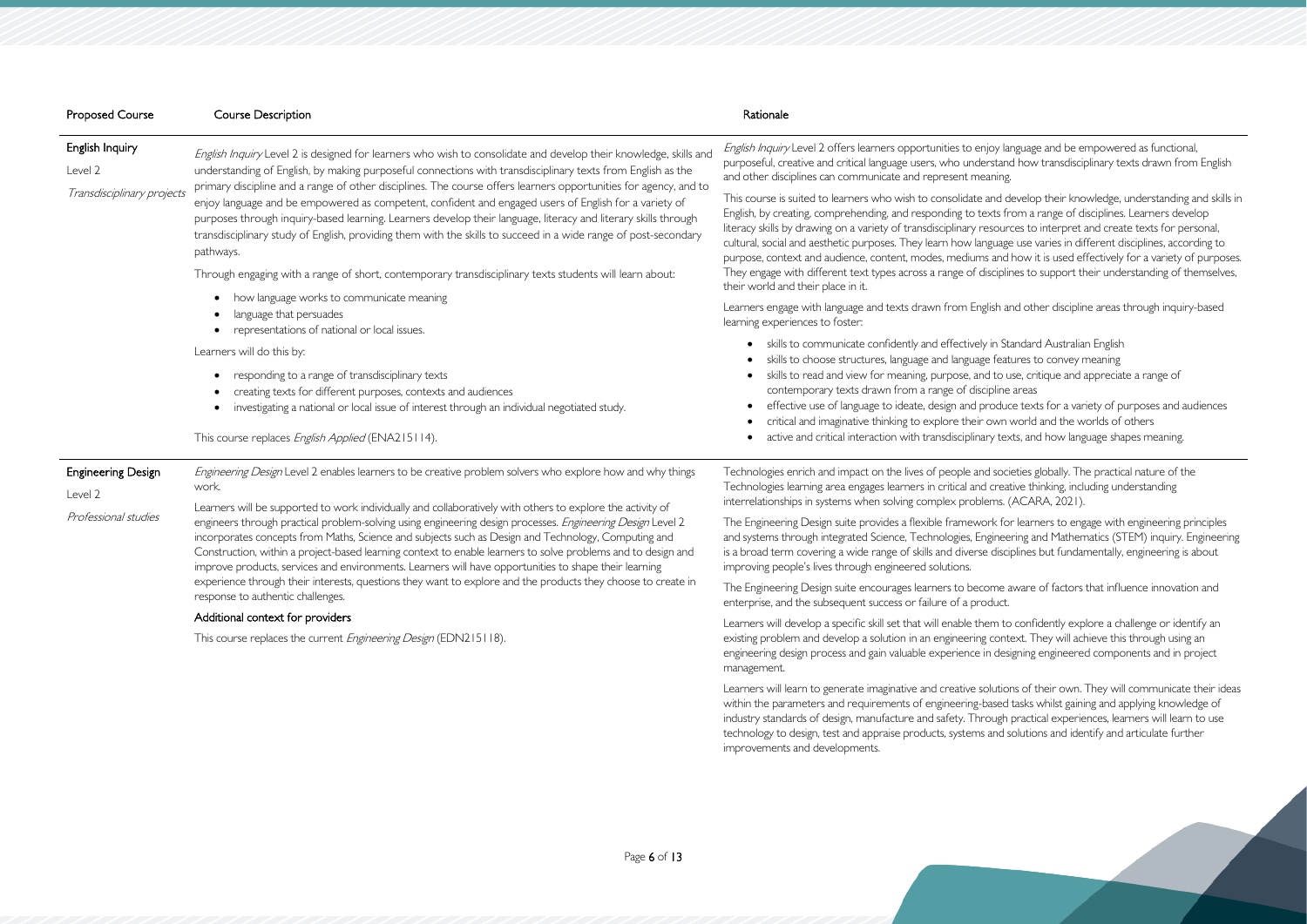their confidence, creativity and capability to reach

A) New Work Order research (FYA, 2018), nable young people to engage with a complex world ills are not just for entrepreneurs; they are skills that ese skills vary across different contexts: sometimes

nindset and entrepreneurial behaviours have been re powerful predictors of long-term job success. een family background in business and enterprise 0). *Enterprise at Work* Level 2 provides a way for all eneurial behaviours, embedded in digital ways of eative individuals, able to adapt to their circumstances

de *Essential Mathematics – Workplace* Level 2. The ether they provide breadth rather than progression of ndertaking these courses and learners may choose to and needs.

pp their understanding of concepts and techniques ig of data, measurement of time, motion, energy and

In to their use of mathematics. By undertaking this ve problems in real contexts, and in a range of

d innovative approaches to engaging with ret, understand and apply these concepts and

| <b>Proposed Course</b>              | <b>Course Description</b>                                                                                                                                                                                                                                                                                                                                                                                                                                                                                                                                                                                                                                                                       | Rationale                                                                                                                                                                                                                                                                                                                                                                                                  |
|-------------------------------------|-------------------------------------------------------------------------------------------------------------------------------------------------------------------------------------------------------------------------------------------------------------------------------------------------------------------------------------------------------------------------------------------------------------------------------------------------------------------------------------------------------------------------------------------------------------------------------------------------------------------------------------------------------------------------------------------------|------------------------------------------------------------------------------------------------------------------------------------------------------------------------------------------------------------------------------------------------------------------------------------------------------------------------------------------------------------------------------------------------------------|
| Enterprise at Work<br>Level 2       | Enterprise at Work Level 2 is a practical course that introduces learners to existing or new enterprises as they<br>learn what it means to be an enterprising person.                                                                                                                                                                                                                                                                                                                                                                                                                                                                                                                           | Enterprise at Work Level 2 engages learners by activating 1<br>their potential and lead productive and fulfilling lives.                                                                                                                                                                                                                                                                                   |
| Work-based learning                 | Learners will discover their enterprising strengths, develop targeted transferrable enterprise skills and gain insight<br>into future job clusters, including options for self-employment. Learners will take active roles, as part of a team,<br>in one or more enterprise projects related to events, products, services or social enterprises. This will prepare<br>them to undertake an individual or collaborative enterprise project aligned with their interests and ideas.<br>Learners will develop the creativity, problem-solving and collaboration skills that are critical to founding new<br>enterprises and for individuals to work in, work for and work with these enterprises. | According to The Foundation for Young Australians (FYA)<br>enterprise skills are transferable employability skills that en<br>and navigate the challenges they will inherit. Enterprise skill<br>are required in many jobs. The terms used to describe the<br>called generic, soft, or 21st century skills.                                                                                                |
|                                     |                                                                                                                                                                                                                                                                                                                                                                                                                                                                                                                                                                                                                                                                                                 | The nature of work is rapidly changing. An enterprising mir<br>identified as important transferrable characteristics that are<br>Research has identified a strong positive correlation betwe<br>skills in students (Education Development Trust, UK, 2020)<br>learners to develop an enterprising mindset and entrepren<br>working, which will support them to be confident and crea<br>and be successful. |
| Essential Mathematics -<br>Personal | Essential Mathematics - Personal Level 2 enables learners to use Mathematics to make informed decisions<br>effectively, efficiently, and critically.                                                                                                                                                                                                                                                                                                                                                                                                                                                                                                                                            | Essential Mathematics - Personal Level 2 is offered alongside<br>two courses provide learners with different topics and toge                                                                                                                                                                                                                                                                               |
| Level 2                             | They will study:                                                                                                                                                                                                                                                                                                                                                                                                                                                                                                                                                                                                                                                                                | complexity. Consequently, there is no defined order for und<br>do either one or both according to their personal interest a                                                                                                                                                                                                                                                                                |
| Personal futures                    | percentages, rates and ratio<br>data representation and interpretation<br>measurement of energy and mass, and time and motion.                                                                                                                                                                                                                                                                                                                                                                                                                                                                                                                                                                  | In Essential Mathematics - Personal Level 2 learners develop<br>drawn from proportion and finance, collection and handling<br>mass.                                                                                                                                                                                                                                                                        |
|                                     | Learners will solve problems, explain their reasoning, and investigate, explore and model situations.                                                                                                                                                                                                                                                                                                                                                                                                                                                                                                                                                                                           | This will assist them in making informed decisions in relation                                                                                                                                                                                                                                                                                                                                             |
|                                     | Working collaboratively, they will discuss ideas and evaluate their use of mathematics in everyday contexts.                                                                                                                                                                                                                                                                                                                                                                                                                                                                                                                                                                                    | course, learners will develop their ability to identify and solve                                                                                                                                                                                                                                                                                                                                          |
|                                     | Additional context for providers                                                                                                                                                                                                                                                                                                                                                                                                                                                                                                                                                                                                                                                                | personal, further learning, everyday and community settings.                                                                                                                                                                                                                                                                                                                                               |
|                                     | Following the publication of the new levels of complexity document, the planned level 3 in this suite was<br>deemed more appropriately referenced at level 2. There are now 2 intended courses at level 2, noting the                                                                                                                                                                                                                                                                                                                                                                                                                                                                           | Learners will work collaboratively to generate ideas and finc<br>mathematics. Learners will reflect on their ability to interpre<br>techniques.                                                                                                                                                                                                                                                            |
|                                     | rationale for each provides context for delivery.                                                                                                                                                                                                                                                                                                                                                                                                                                                                                                                                                                                                                                               | This course will enable learners to develop their mathematic                                                                                                                                                                                                                                                                                                                                               |

This course replaces Workplace Maths (MTW215120).

This course will enable learners to develop their mathematical proficiency to the standard required to enter the workforce and participate effectively. This is a key factor in ensuring Tasmania and Australia's current and emerging needs are met. The nation's ability to compete globally requires a substantial number of proficient workers able to learn, adapt, create, interpret, analyse and apply mathematical information.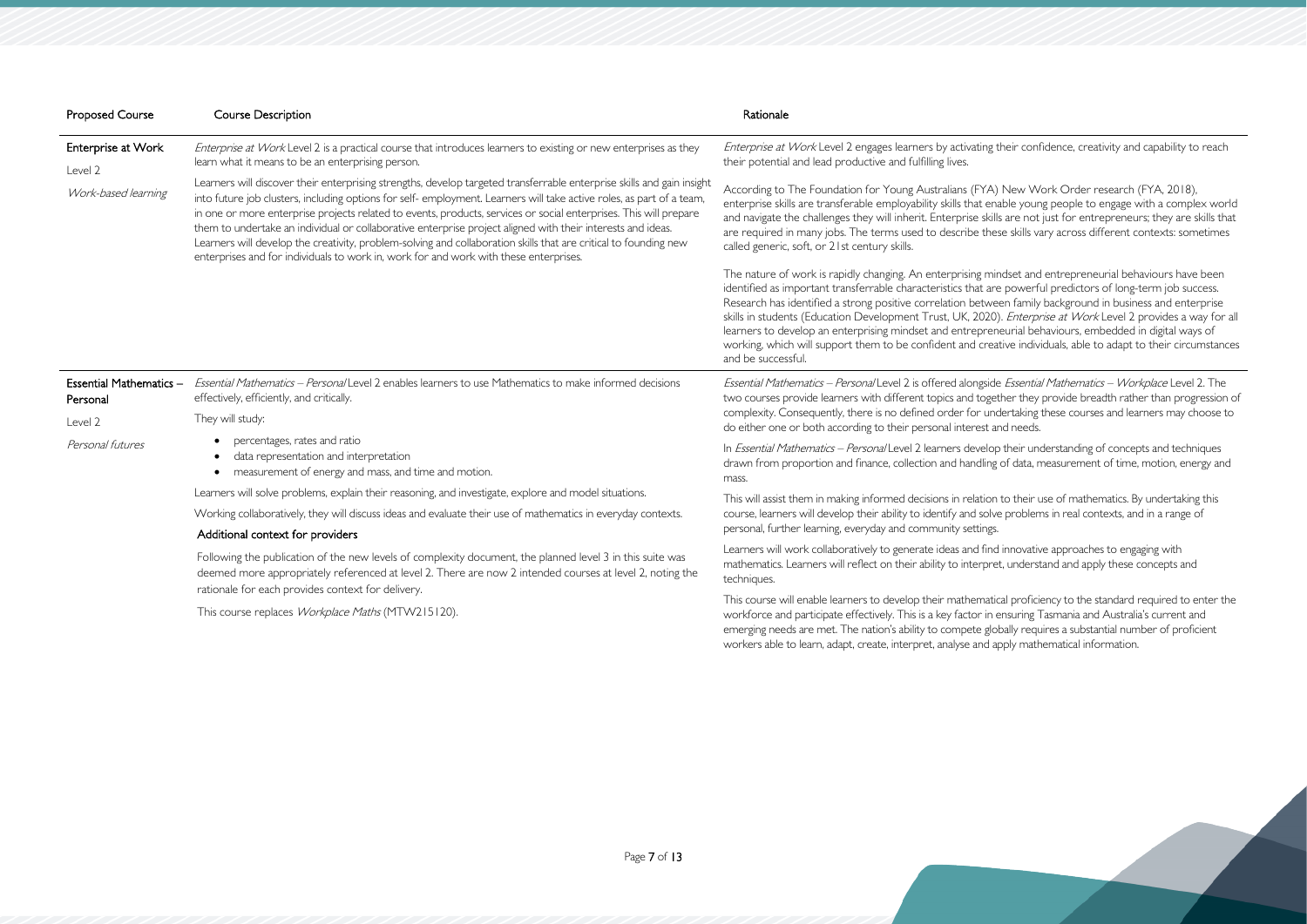| Essential Mathematics - Workplace Level 2 enables learners to develop essential mathematical skills and | Essential Mathematics - Workplace Level 2 is offered along                                                                                                                                                                                                                                                                                                                                                                                                                                                                                                                                                                                                                                                                                                                                                                                                                                                                                                                                                                                                                                                                                                                                                                                                                                                                                                                                                                                                                                                                                                                                                                                                                                                                                       |
|---------------------------------------------------------------------------------------------------------|--------------------------------------------------------------------------------------------------------------------------------------------------------------------------------------------------------------------------------------------------------------------------------------------------------------------------------------------------------------------------------------------------------------------------------------------------------------------------------------------------------------------------------------------------------------------------------------------------------------------------------------------------------------------------------------------------------------------------------------------------------------------------------------------------------------------------------------------------------------------------------------------------------------------------------------------------------------------------------------------------------------------------------------------------------------------------------------------------------------------------------------------------------------------------------------------------------------------------------------------------------------------------------------------------------------------------------------------------------------------------------------------------------------------------------------------------------------------------------------------------------------------------------------------------------------------------------------------------------------------------------------------------------------------------------------------------------------------------------------------------|
|                                                                                                         | two courses provide learners with different topics and toge<br>complexity. Consequently, there is no defined order for un<br>do either one or both according to their personal interests                                                                                                                                                                                                                                                                                                                                                                                                                                                                                                                                                                                                                                                                                                                                                                                                                                                                                                                                                                                                                                                                                                                                                                                                                                                                                                                                                                                                                                                                                                                                                         |
|                                                                                                         | In Essential Mathematics - Workplace Level 2 learners deve<br>drawn from finance and money management, construction<br>measurement of shape, scale and models.<br>This will assist them in making informed decisions, particular<br>course, learners will develop their ability to identify and solv<br>workplace, individual, further learning and community settir<br>generate ideas and to find innovative approaches to engagin<br>ability to interpret, understand and apply these concepts an<br>This course will enable learners to develop their mathemat<br>workforce and participate effectively. This is a key factor in<br>emerging needs are met. The nation's ability to compete gl<br>workers able to learn, adapt, create, interpret, analyse and                                                                                                                                                                                                                                                                                                                                                                                                                                                                                                                                                                                                                                                                                                                                                                                                                                                                                                                                                                                |
|                                                                                                         |                                                                                                                                                                                                                                                                                                                                                                                                                                                                                                                                                                                                                                                                                                                                                                                                                                                                                                                                                                                                                                                                                                                                                                                                                                                                                                                                                                                                                                                                                                                                                                                                                                                                                                                                                  |
|                                                                                                         |                                                                                                                                                                                                                                                                                                                                                                                                                                                                                                                                                                                                                                                                                                                                                                                                                                                                                                                                                                                                                                                                                                                                                                                                                                                                                                                                                                                                                                                                                                                                                                                                                                                                                                                                                  |
|                                                                                                         | French Level 2 enables personal empowerment and intercu<br>ability to communicate in an additional language and provide<br>first language, culture and heritage. French is spoken and tau<br>required for employment in many international organisation<br>intercultural competence and develops knowledge, skills and<br>successfully in the ever-changing world of the twenty-first c<br>contributes to a socially cohesive society that values, respect<br>encourages a better understanding and acceptance of cultur<br>in the wider Australian community and globally.<br>The course provides access to French Level 3 and also gives<br>and metalinguistic skills. The significant shared origins of Frei<br>their literacy skills. The skills learned in French can also be tr<br>Years 9 to 12 Education.<br>Learners who are able to communicate in French and engag                                                                                                                                                                                                                                                                                                                                                                                                                                                                                                                                                                                                                                                                                                                                                                                                                                                                    |
|                                                                                                         | finance and money management<br>probability and statistics<br>measurement, scales, plans and models.<br>Learners will solve problems, explain their reasoning and investigate, explore and model situations.<br>By discussing ideas with others, learners will reflect and extend their own thinking. They will apply their learning<br>to make informed decisions and take on further mathematical challenges.<br>Additional context for providers<br>Following the publication of the new levels of complexity document, the planned level 3 in this suite was<br>deemed more appropriately referenced at level 2. There are now 2 intended courses at level 2, noting the<br>rationale for each provides context for delivery.<br>This course replaces Workplace Maths (MTW215120).<br>French Level 2 enables learners to communicate in basic French and develop an understanding of French<br>language and culture. They will make comparisons between their own lives and those of French-speaking<br>Learners will learn to use basic vocabulary and structures to read, write, speak, view and listen to French.<br>They will be able to talk about themselves, their family, friends, daily routine, school life, part-time<br>employment, the media, travel, past experiences and their plans for the future. They will work individually, in<br>pairs and small groups and will have the opportunity to investigate aspects of French culture.<br>Learners will explore personal, community and global perspectives and build the skills to make social, cultural<br>and economic contributions using their knowledge of the French language and interest in French-speaking<br>This course replaces French - Foundation (FRN215114). |

age with French culture will be able to contribute to Tasmanian society and the economy through such areas as the arts, business, foreign affairs, sector-specific European Union trade, viticulture, technology, hospitality and tourism in coming decades. These skills may provide learners with a range of opportunities for personal, vocational and professional growth<sup>[2](#page-7-0)</sup>. .

### 2 Drawn from the rationale for the Common Curriculum and Assessment Framework for Languages 2021

<span id="page-7-0"></span>eside *Essential Mathematics – Personal* Level 2. The ether they provide breadth rather than progression of ndertaking these courses and learners may choose to and needs.

elop their understanding of concepts and techniques and analysis of graphs, interpretation and

rly relating to the workplace. By undertaking this ve problems in real contexts, and in a range of ngs. Learners will work collaboratively with others to ng with mathematics. Learners will reflect on their ad techniques.

tical proficiency to a standard required to enter the ensuring Tasmania and Australia's current and lobally requires a substantial number of proficient apply mathematical information.

ultural understanding. It allows learners to develop the les them with opportunities to reflect on their own ught on every continent and is a major language. ns. Learning French extends Tasmanian learners' id understandings that will allow them to function succentury. The study of French promotes and ts and appreciates different points of view. It ral, social, linguistic and religious diversity in Tasmania,

s learners the opportunity to develop metacognitive ench and English can help Tasmanian learners improve ransferred to all other languages offered as part of

<sup>2</sup> Drawn from the rationale for the Common Curriculum and Assessment Framework for Languages 2021.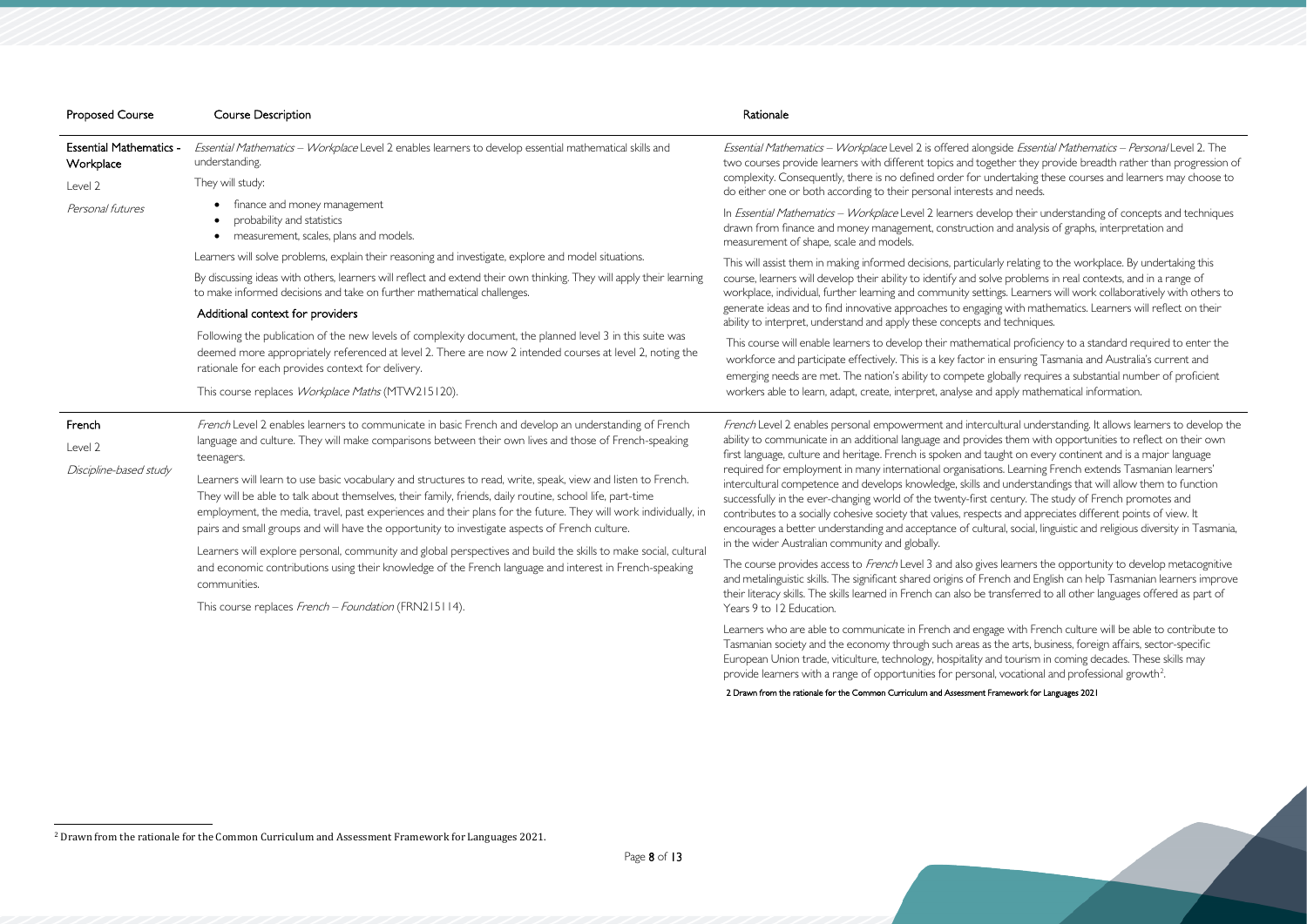| <b>Proposed Course</b>                                          | <b>Course Description</b>                                                                                                                                                                                                                                                                                                                                                                                                                                                                                                                                                                                                                                                                                                                                                                        | Rationale                                                                                                                                                                                                                                                                                                                                                                                                                                                                                                                                                                                                                                                                                                                                                                                                                                                                                                                                                                                                                           |
|-----------------------------------------------------------------|--------------------------------------------------------------------------------------------------------------------------------------------------------------------------------------------------------------------------------------------------------------------------------------------------------------------------------------------------------------------------------------------------------------------------------------------------------------------------------------------------------------------------------------------------------------------------------------------------------------------------------------------------------------------------------------------------------------------------------------------------------------------------------------------------|-------------------------------------------------------------------------------------------------------------------------------------------------------------------------------------------------------------------------------------------------------------------------------------------------------------------------------------------------------------------------------------------------------------------------------------------------------------------------------------------------------------------------------------------------------------------------------------------------------------------------------------------------------------------------------------------------------------------------------------------------------------------------------------------------------------------------------------------------------------------------------------------------------------------------------------------------------------------------------------------------------------------------------------|
| <b>General Mathematics</b><br>Level 2<br>Discipline-based study | General Mathematics Level 2 enables learners to broaden their mathematical experience beyond Year 10. It<br>provides different scenarios for incorporating mathematical arguments and problem solving.<br>They will study:<br>linear algebra and matrices<br>finance<br>univariate data analysis<br>right-angled trigonometry, shape and measurement.<br>Learners will apply mathematical concepts and techniques to communicate arguments, solve problems and<br>explain reasonableness of solutions.<br>In this course, learners will model and investigate situations with and without the use of technology. By working<br>collaboratively, they will reflect upon and broaden their own thinking.<br>This course replaces General Mathematics - Foundation (MTG215114).                     | The General Mathematics Level 2 course is designed to develo<br>techniques drawn from:<br>• number, including finance<br>linear algebra and matrices<br>measurement, including right-angled trigonometry<br>statistics, including univariate data analysis.<br>This breadth of mathematical experience will enable learners<br>techniques to solve applied problems, synthesise mathematica<br>investigations to calculate and communicate possible solutions.<br>Mathematics and numeracy provide a way of interpreting ever<br>many informed personal decisions. This course will enable lear<br>such that they may contribute productively in an ever-changin<br>technology and global and local social challenges. This is a key f<br>and emerging needs are met, as an economy competing globa<br>with a strong grounding in mathematics and other disciplines of<br>learners' entry into General Mathematics Level 3, thus enablin<br>programs for non-STEM specific professions including teachin<br>business and marketing. |
| German<br>Level 2<br>Discipline-based study                     | German Level 2 enables learners to communicate in basic German and develop an understanding of German<br>language and culture. They will make comparisons between their own lives and those of German-speaking<br>teenagers.<br>Students will learn to use basic vocabulary and structures to read, write, speak, view and listen to German.<br>They will be able to talk about themselves, their family, friends, daily routine, school life, part-time<br>employment, the media, travel, past experiences and their plans for the future. They will work individually, in<br>pairs and small groups and will have the opportunity to investigate aspects of German culture.<br>Learners will explore personal, community and global perspectives and build the skills to make social, cultural | German Level 2 enables personal empowerment and intercul<br>the ability to communicate in an additional language and provid<br>own first language, culture and heritage. Learning German ext<br>and to develop knowledge, skills and understandings that will a<br>changing world of the twenty-first century. The study of Gern<br>society that values, respects and appreciates different points o<br>acceptance of cultural, social, linguistic and religious diversity in<br>globally.<br>The course provides access to German Level 3 and also gives                                                                                                                                                                                                                                                                                                                                                                                                                                                                           |
|                                                                 | and economic contributions using their knowledge of the German language and interest in German-speaking<br>communities.<br>This course replaces German - Foundation (GRM215114).                                                                                                                                                                                                                                                                                                                                                                                                                                                                                                                                                                                                                 | and metalinguistic skills. German and English share many langua<br>improve their literacy skills. Skills learned in German can also b<br>of Years 9 to 12 Education.<br>Learners who can communicate in German and engage with (<br>Tasmanian society and the economy through such areas as the<br>European Union trade, education and technology in coming de<br>group of non-English background tourists to Tasmania, so a kr<br>tourism and hospitality. These language skills will provide learn<br>vocational and professional growth <sup>3</sup> .                                                                                                                                                                                                                                                                                                                                                                                                                                                                           |

<sup>&</sup>lt;sup>3</sup> Drawn in part from the rationale for the Common Curriculum and Assessment Framework for Languages 2021.

<span id="page-8-0"></span>velop learners' understanding of concepts and

ers to apply mathematical concepts and perform tical information and design and conduct mathematical

everyday practical situations and provide the basis for learners to develop their mathematical competence iging global economy, with both rapid revolutions in ey factor in ensuring Tasmania and Australia's current bally requires substantial numbers of professionals es of STEM. This course is designed to support bling them to continue into tertiary education hing, social sciences, health sciences, accounting,

cultural understanding. It allows learners to develop ovides them with opportunities to reflect on their extends Tasmanian learners' intercultural competence vill allow them to function successfully in the evererman promotes and contributes to a socially cohesive ts of view. It encourages a better understanding and y in Tasmania, in the wider Australian community and

res learners the opportunity to develop metacognitive aguage roots, which can help Tasmanian learners io be transferred to all other languages offered as part

th German culture will also be able to contribute to the arts, business, foreign affairs, sector-specific g decades. German speakers form the second largest i knowledge of German is particularly relevant to arners with a range of opportunities for personal,

<sup>3</sup> Drawn in part from the rationale for the Common Curriculum and Assessment Framework for Languages 2021.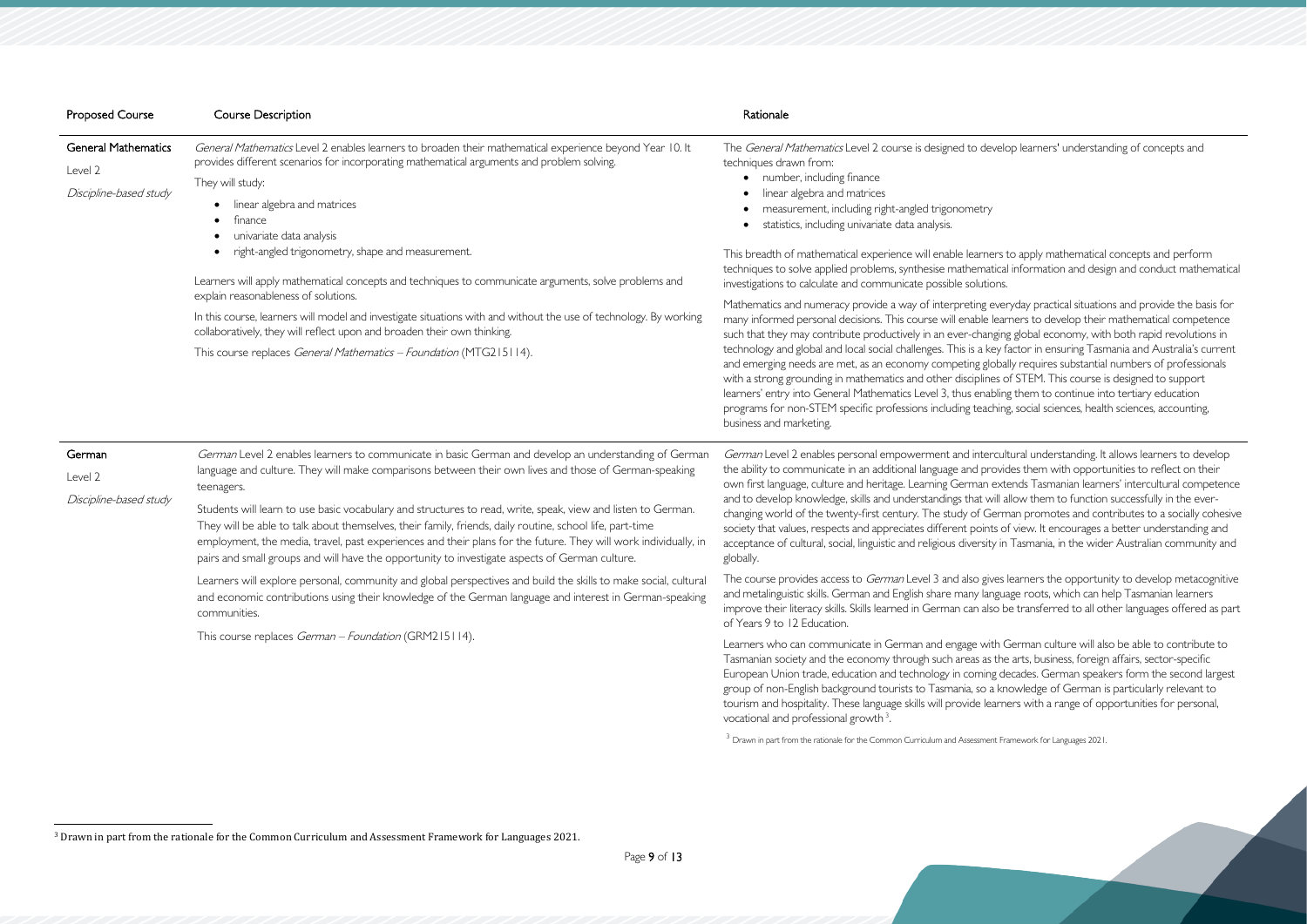<span id="page-9-1"></span><span id="page-9-0"></span>Itural understanding. It allows learners to develop the les them with opportunities to reflect on their own First language. Tasmanian learners' intercultural competence and to v them to function successfully in the ever-changing nd contributes to a socially cohesive society that values, rages a better understanding and acceptance of in the wider Australian community and globally.

learners the opportunity to develop metacognitive ian and English can help Tasmanian learners improve ansferred to all other languages offered as part of

Le with Italian culture will be able to contribute to business, foreign affairs and sector- specific European t benefit for Tasmanian learners of the arts, industrial e skills will provide learners with a range of wth $4$ .

1 Dramework for Languages 2021.

rcultural understanding. It allows learners to develop ovides them with opportunities to reflect on their extends Tasmanian learners' intercultural competence allow them to function successfully in the everpanese promotes and contributes to a socially cohesive ts of view. It encourages a better understanding and y in Tasmania, in the wider Australian community and

rovides learners with the opportunity to develop rove literacy skills and can also be transferred to all

ngage with Japanese culture will be able to contribute s as the arts, business, foreign affairs, trade, education, Tasmania has identified Japan as one of its priority tourists, Japanese language skills may provide learners

| <b>Proposed Course</b>                        | <b>Course Description</b>                                                                                                                                                                                                                                                                                                                                                                                                                                                                                                                                                                                                                                                                                                                                                                                                                                                                                                                                                                     | Rationale                                                                                                                                                                                                                                                                                                                                                                                                                                                                                                                                                                                                                                                                                                                                                                                                                                                                                                               |
|-----------------------------------------------|-----------------------------------------------------------------------------------------------------------------------------------------------------------------------------------------------------------------------------------------------------------------------------------------------------------------------------------------------------------------------------------------------------------------------------------------------------------------------------------------------------------------------------------------------------------------------------------------------------------------------------------------------------------------------------------------------------------------------------------------------------------------------------------------------------------------------------------------------------------------------------------------------------------------------------------------------------------------------------------------------|-------------------------------------------------------------------------------------------------------------------------------------------------------------------------------------------------------------------------------------------------------------------------------------------------------------------------------------------------------------------------------------------------------------------------------------------------------------------------------------------------------------------------------------------------------------------------------------------------------------------------------------------------------------------------------------------------------------------------------------------------------------------------------------------------------------------------------------------------------------------------------------------------------------------------|
| Italian<br>Level 2<br>Discipline-based study  | Italian Level 2 enables learners to communicate in basic Italian and develop an understanding of Italian language<br>and culture. They will make comparisons between their own lives and those of Italian-speaking teenagers.<br>Learners will learn to use basic vocabulary and structures to read, write, speak, view and listen to Italian. They wil<br>be able to talk about themselves, their family, friends, daily routine, school life, part-time employment, the media,<br>travel, past experiences and their plans for the future. They will work individually, in pairs and small groups and<br>will have the opportunity to investigate aspects of Italian culture.<br>Learners will explore personal, community and global perspectives and build the skills to make social, cultural and<br>economic contributions using their knowledge of the Italian language and interest in Italian-speaking communities.<br>This course replaces <i>Italian – Foundation</i> (ITN215114). | Italian Level 2 enables personal empowerment and intercultural understanding.<br>ability to communicate in an additional language and provides them with opport<br>first language, culture and heritage. Learning Italian extends Tasmanian learners'<br>develop knowledge, skills and understandings that will allow them to function su<br>world of the 21st century. The study of Italian promotes and contributes to a sc<br>respects and appreciates different points of view. It encourages a better underst<br>cultural, social, linguistic and religious diversity in Tasmania, in the wider Australia<br>The course provides access to Italian Level 3 and also gives learners the opportu<br>and metalinguistic skills. The significant shared origins of Italian and English can he<br>their literacy skills. The skills learned in Italian can also be transferred to all other<br>Years 9 to 12 Education. |
|                                               |                                                                                                                                                                                                                                                                                                                                                                                                                                                                                                                                                                                                                                                                                                                                                                                                                                                                                                                                                                                               | Learners who are able to communicate in Italian and engage with Italian culture<br>Tasmanian society and the economy through such areas as business, foreign affa<br>Union trade. Italian language and culture will be a significant benefit for Tasmania<br>design, textiles and fashion design in coming decades. These skills will provide lea<br>opportunities for personal, vocational and professional growth <sup>4</sup> .<br>$^4$ Drawn in part from the rationale for the Common Curriculum and Assessment Framework for Languages $^4$                                                                                                                                                                                                                                                                                                                                                                       |
| Japanese<br>Level 2<br>Discipline-based study | Japanese Level 2 enables learners to communicate in basic Japanese and develop an understanding of Japanese<br>language and culture. They will make comparisons between their own lives and those of Japanese-speaking<br>teenagers.<br>Learners will learn to use basic vocabulary and structures. They will speak, view and listen to Japanese and<br>learn to read and write Japanese characters. They will be able to talk about themselves, their family, friends,<br>daily routine, school life, part-time employment, the media, travel, past experiences and their plans for the<br>future. They will work individually, in pairs and small groups and will have the opportunity to investigate                                                                                                                                                                                                                                                                                       | Japanese Level 2 enables personal empowerment and intercultural understandir<br>the ability to communicate in an additional language and provides them with opp<br>own first language, culture and heritage. Learning Japanese extends Tasmanian le<br>and develops knowledge, skills and understandings that will allow them to functio<br>changing world of the twenty-first century. The study of Japanese promotes and<br>society that values, respects and appreciates different points of view. It encourage<br>acceptance of cultural, social, linguistic and religious diversity in Tasmania, in the v<br>globally.                                                                                                                                                                                                                                                                                             |
|                                               | aspects of Japanese culture.<br>Learners will explore personal, community and global perspectives and build the skills to make social, cultural<br>and economic contributions using their knowledge of the Japanese language and interest in Japanese-speaking<br>communities.<br>This course replaces <i>Japanese – Foundation</i> (JPN215114).                                                                                                                                                                                                                                                                                                                                                                                                                                                                                                                                                                                                                                              | The course provides access to <i>Japanese</i> Level 3 and also provides learners with<br>metacognitive and metalinguistic skills. These skills help improve literacy skills and<br>other languages offered as part of Years 9 to 12 Education.<br>Learners who are able to communicate in Japanese and engage with Japanese c<br>to Tasmanian society and the economy through such areas as the arts, business,<br>technology, hospitality and tourism in coming decades. As Tasmania has identifie<br>high-end trade markets and it is a source of high-spending tourists, Japanese lang<br>with a range of opportunities for personal, vocational and professional growth. <sup>5</sup>                                                                                                                                                                                                                               |

<sup>5</sup> Drawn in part from the rationale for the Common Curriculum and Assessment Framework for Languages 2021.

<sup>4</sup> Drawn in part from the rationale for the Common Curriculum and Assessment Framework for Languages 2021.

<sup>5</sup> Drawn in part from the rationale for the Common Curriculum and Assessment Framework for Languages 2021.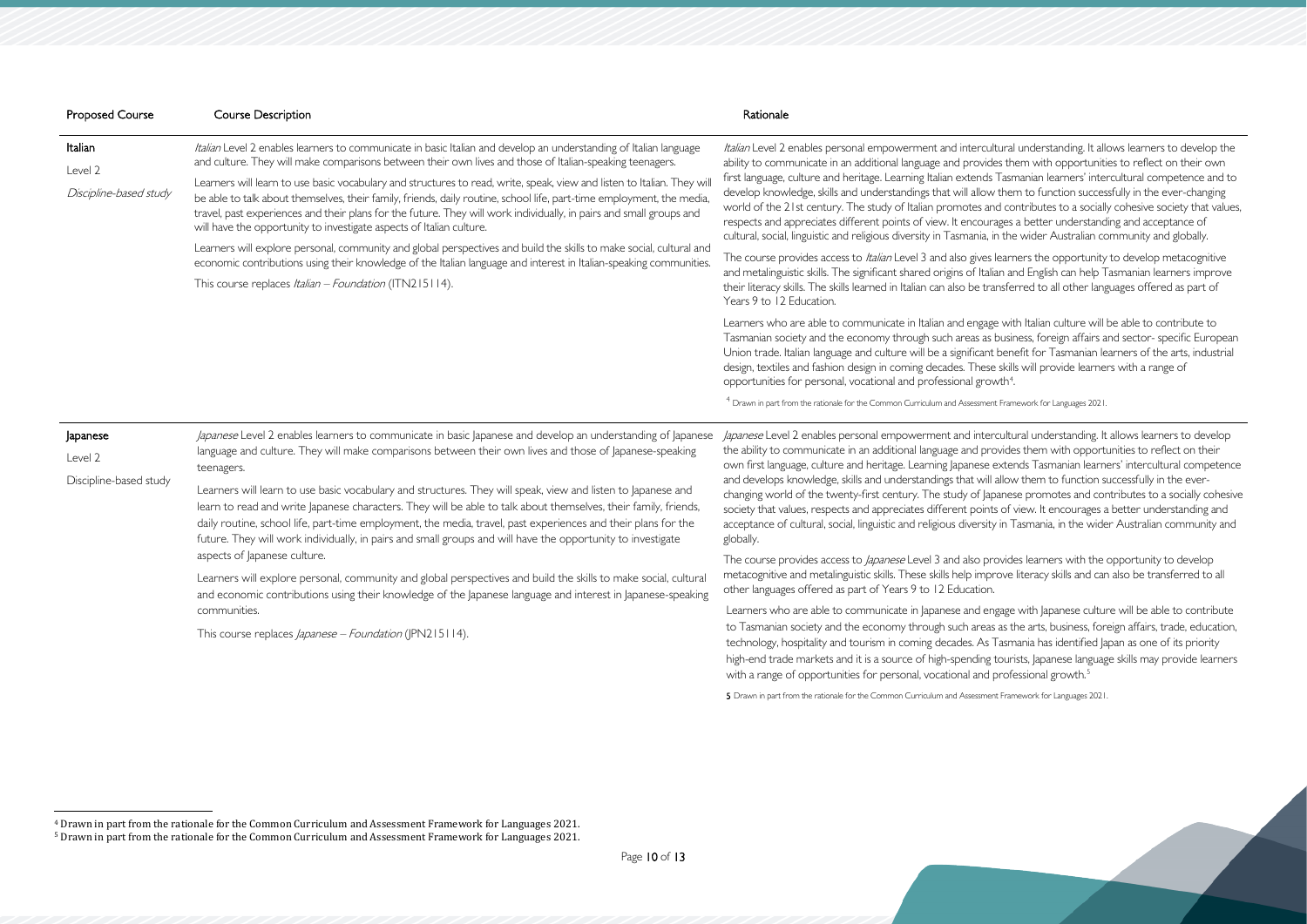| <b>Proposed Course</b>       | <b>Course Description</b>                                                                                                                                                                                                                                                                                                                                                                                                                                                                                                                               | Rationale                                                                                                                                                                                                                                                                                                                                                                                                                                                                                                 |
|------------------------------|---------------------------------------------------------------------------------------------------------------------------------------------------------------------------------------------------------------------------------------------------------------------------------------------------------------------------------------------------------------------------------------------------------------------------------------------------------------------------------------------------------------------------------------------------------|-----------------------------------------------------------------------------------------------------------------------------------------------------------------------------------------------------------------------------------------------------------------------------------------------------------------------------------------------------------------------------------------------------------------------------------------------------------------------------------------------------------|
| Transdisciplinary<br>Science | Transdisciplinary Science Level 2 provides an opportunity to inquire deeply into an area of scientific interest<br>within Tasmania.                                                                                                                                                                                                                                                                                                                                                                                                                     | Science provides a rational and empirical way of answering intere<br>biological, physical and technological world. The knowledge it pro-                                                                                                                                                                                                                                                                                                                                                                  |
| Level 2                      | Learners will apply inquiry-based approaches to design, plan, and undertake investigations across scientific                                                                                                                                                                                                                                                                                                                                                                                                                                            | action in our personal, social and broader lives.                                                                                                                                                                                                                                                                                                                                                                                                                                                         |
| Transdisciplinary projects   | disciplines, responding to local or global situations. Learners will experience and gain expertise in inquiry<br>processes and how knowledge is created. By coming to an evidence-based understanding through the applied<br>observation and thinking skills in this course, learners are prepared for any pathway in the 21st century.                                                                                                                                                                                                                 | Innovative and critical thinking in the disciplines of science underp<br>world and the discovery of new ways of doing and thinking. Scien<br>knowledge and stimulating new questions for future investigation.                                                                                                                                                                                                                                                                                            |
|                              | Additional context for providers                                                                                                                                                                                                                                                                                                                                                                                                                                                                                                                        | Transdisciplinary Science Level 2 provides a powerful platform fo                                                                                                                                                                                                                                                                                                                                                                                                                                         |
|                              | The Transdisciplinary Science Level 2 course is intended to be used for projects within provider set<br>parameters/foci, for example: Marine and Southern Ocean (Antarctic) studies, Renewable Energy or Earth and                                                                                                                                                                                                                                                                                                                                      | particular, to think creatively, work collaboratively, be innovative a<br>practice, most modern and applied science flows between scienti                                                                                                                                                                                                                                                                                                                                                                 |
|                              | Space. It may also be used for individual learner transdisciplinary projects.                                                                                                                                                                                                                                                                                                                                                                                                                                                                           | Learners undertaking Transdisciplinary Science Level 2 will apply i<br>undertake investigations across scientific disciplines on a shorter c<br>global situations. Collaboratively and individually, learners will emp<br>representing, and analysing data, and using technological tools effe<br>models, learners communicate scientifically to draw evidence-bas<br>exploring more effective methods or solutions, or raising new qu<br>understand and adapt to what we experience as 21st century lear |
| Visual Art                   | Visual Art Level 2 is a course for learners who would like to engage with a specific visual art studio from the<br>available selection offered by their provider, and it may also prepare them for Visual Art Level 3. Learners will<br>undertake arts practice in a studio area and learn specialised skills, techniques and knowledge. Methods and                                                                                                                                                                                                    | Art is an intrinsic human activity and people have made and respo                                                                                                                                                                                                                                                                                                                                                                                                                                         |
| Level 2                      |                                                                                                                                                                                                                                                                                                                                                                                                                                                                                                                                                         | civilisation. Art is created to understand or reflect upon the work<br>feels to be human. The visual arts play a significant role in recordin                                                                                                                                                                                                                                                                                                                                                             |
| Discipline-based study       | processes specific to the studio of choice are explored so that learners develop visual literacy skills: the ability to<br>$\mathbf{r} = \mathbf{r} + \mathbf{r} + \mathbf{r} + \mathbf{r} + \mathbf{r} + \mathbf{r} + \mathbf{r} + \mathbf{r} + \mathbf{r} + \mathbf{r} + \mathbf{r} + \mathbf{r} + \mathbf{r} + \mathbf{r} + \mathbf{r} + \mathbf{r} + \mathbf{r} + \mathbf{r} + \mathbf{r} + \mathbf{r} + \mathbf{r} + \mathbf{r} + \mathbf{r} + \mathbf{r} + \mathbf{r} + \mathbf{r} + \mathbf{r} + \mathbf{r} + \mathbf{r} + \mathbf{r} + \mathbf$ | context of society.                                                                                                                                                                                                                                                                                                                                                                                                                                                                                       |

interpret and make meaning from information presented in images; technical skills, and knowledge and understanding of traditional, modern and contemporary art forms.

Learners begin to develop skills in the research, analysis, and criticism of art from different social, historical and cultural contexts and learn to express and identify meaning in artworks. Study of Visual Art Level 2 promotes innovation and creative and critical thinking skills, persistence and self-direction, all of which help prepare learners for their future.

## Additional context for providers

This course replaces the current Visual Art (ART215117).

nteresting and important questions about the it produces has proved to be a reliable basis for

Inderpins a cohesive understanding of the natural Science is continually refining and expanding

rm for learners to develop their capabilities, in ative and prepare for Level 3 science courses. In scientific disciplines and is transdisciplinary by nature.

apply inquiry-based approaches to design, plan, and rter or more extended scale, responding to local or employ a scientific approach to collecting, Is effectively. After evaluating their procedures or e-based conclusions that may lead to further testing, ew questions. They will be equipped to navigate, ry learners.

responded to the visual arts since the beginning of world, to communicate meaning and express how it cording, shaping and reflecting the culture and

Study of the visual arts promotes innovation, creative and critical thinking skills, emotional resilience, empathy and self-efficacy, all of which are vital for a rapidly changing world. These transformative skills have been identified by the international Organisation for Economic Co-operation and Development (OECD) as helping learners to thrive and shape a better future. Creating art can be a powerful motivator for personal and social change and research has shown overall better academic outcomes for arts learners. Tasmanians value and support our creative and cultural industries, which significantly contribute to the economy and our unique cultural identity. Visual Art Level 2 has been developed for learners seeking to engage with art practice in a particular studio area and may prepare learners for Visual Art Level 3. Methods and processes specific to the studio of choice are explored so that learners develop visual literacy skills: the ability to interpret and make meaning from information presented in images; technical skills and aesthetic understanding in traditional, modern and contemporary art forms. Learners develop initial skills in the research, analysis and criticism of art forms from different social, historical and cultural contexts, and express and identify meaning in artworks.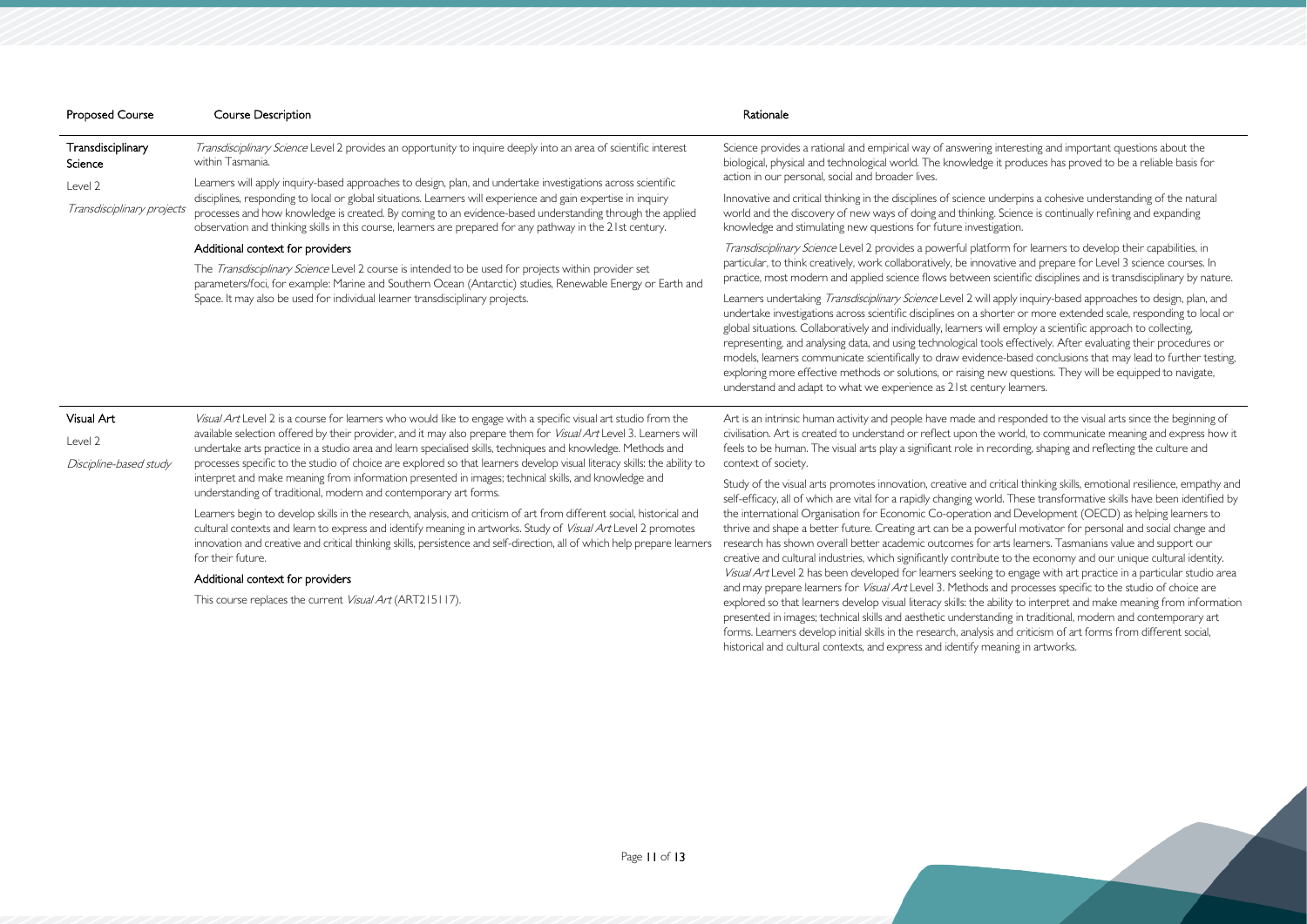thnologies is important to the lives of people and learners practically in critical and creative thinking to

learners to engage with engineering principles and ing and Mathematics (STEM) inquiry. Engineering is and Mathematics (STEM) inquiry. Engineering is a ciplines but fundamentally, engineering is about

ware of factors that influence innovation and

em to confidently explore a challenge or identify an context. This will be achieved through an engineering not only in designing engineered components but also

lutions of their own. They will communicate their ideas ased tasks whilst gaining and applying knowledge of bugh practical experiences, learners will learn to use and solutions and identify and articulate further

evelop learners' understanding of concepts and ebra, as well as sequences, networks and decision experience will enable learners to apply mathematical ms, synthesise mathematical information, and design communicate possible solutions.

The General Areal Mathematics Corporsion Study in many bse disciplines. Mathematics and numeracy provide a de the basis for many informed personal decisions.

| <b>Proposed Course</b>                                          | <b>Course Description</b>                                                                                                                                                                                                                                                                                                                                                                                                                                                                                                                                                                                                                                                                                                                                                                     | Rationale                                                                                                                                                                                                                                                                                                                                                                                                                                                                                         |
|-----------------------------------------------------------------|-----------------------------------------------------------------------------------------------------------------------------------------------------------------------------------------------------------------------------------------------------------------------------------------------------------------------------------------------------------------------------------------------------------------------------------------------------------------------------------------------------------------------------------------------------------------------------------------------------------------------------------------------------------------------------------------------------------------------------------------------------------------------------------------------|---------------------------------------------------------------------------------------------------------------------------------------------------------------------------------------------------------------------------------------------------------------------------------------------------------------------------------------------------------------------------------------------------------------------------------------------------------------------------------------------------|
| <b>Engineering Design</b><br>Level 3                            | Engineering Design Level 3 enables learners to actively engage in the process of engineering. Learners will<br>investigate, research and present information through a design process, using project management skills to create<br>engineered solutions in response to real-world problems.                                                                                                                                                                                                                                                                                                                                                                                                                                                                                                  | The ability to design, make, acquire and apply skills and technol<br>societies globally. The Technologies learning area engages learn<br>solve complex problems using design thinking principles.                                                                                                                                                                                                                                                                                                 |
| Professional studies                                            | Learners critically and creatively respond to needs, problems or challenges, exploring the interrelationships<br>between engineering and society. They apply engineering, scientific and mathematical principles to turn ideas into<br>reality and to develop solutions to problems.<br>Engineering Design Level 3 prepares learners with the skills and knowledge to make positive contributions to the<br>future of societies and the environment and appreciate the engineering profession's role in improving the quality<br>of people's lives.                                                                                                                                                                                                                                           | The Engineering Design provides a flexible framework for lear<br>systems through integrated Science, Technology, Engineering a<br>broad term covering a wide range of skills and diverse disciplin<br>improving people's lives through engineered solutions.                                                                                                                                                                                                                                      |
|                                                                 |                                                                                                                                                                                                                                                                                                                                                                                                                                                                                                                                                                                                                                                                                                                                                                                               | The Engineering Design encourages learners to become aware<br>enterprise, and the subsequent success or failure of a product.                                                                                                                                                                                                                                                                                                                                                                     |
|                                                                 |                                                                                                                                                                                                                                                                                                                                                                                                                                                                                                                                                                                                                                                                                                                                                                                               | Learners will develop a specific skill set that will enable them to<br>existing problem and develop a solution in an engineering cont<br>design process and learners will gain valuable experience, not of<br>in project management.                                                                                                                                                                                                                                                              |
|                                                                 |                                                                                                                                                                                                                                                                                                                                                                                                                                                                                                                                                                                                                                                                                                                                                                                               | Learners will learn to generate imaginative and creative solutio<br>within the parameters and requirements of engineering-based<br>industry standards of design, manufacture and safety. Through<br>technology to design, test and appraise products, systems and :<br>improvements and developments.                                                                                                                                                                                             |
| <b>General Mathematics</b><br>Level 3<br>Discipline-based study | General Mathematics Level 3 enables learners to extend their mathematical experience beyond Year 10 with<br>increasing sophistication. It provides increasingly abstract scenarios for incorporating mathematical arguments and<br>problem solving in situations involving growth and decay, standard financial models, bivariate data analysis, time<br>series analysis, trigonometry, geometry, networks and decision mathematics.<br>Learners will apply mathematical concepts and techniques to communicate reasoned arguments, solve problems<br>and explain reasonableness of solutions.<br>In this course, learners will model and investigate situations with and without the use of technology. By working<br>collaboratively, they will reflect upon and extend their own thinking. | The General Mathematics Level 3 course is designed to develo<br>techniques drawn from number, including finance and algebra,<br>mathematics, and statistics. This breadth of mathematical expe<br>concepts and perform techniques to solve applied problems, s<br>and conduct mathematical investigations to calculate and comr                                                                                                                                                                   |
|                                                                 |                                                                                                                                                                                                                                                                                                                                                                                                                                                                                                                                                                                                                                                                                                                                                                                               | The General Mathematics Level 3 course will enable learners t                                                                                                                                                                                                                                                                                                                                                                                                                                     |
|                                                                 |                                                                                                                                                                                                                                                                                                                                                                                                                                                                                                                                                                                                                                                                                                                                                                                               | disciplines at tertiary level and engage in applications of those of<br>way of interpreting everyday practical situations and provide th                                                                                                                                                                                                                                                                                                                                                          |
|                                                                 | This course replaces General Mathematics (MTG315120).                                                                                                                                                                                                                                                                                                                                                                                                                                                                                                                                                                                                                                                                                                                                         | This course will enable learners to develop their mathematica<br>productively to an ever-changing global economy, with rapid r<br>challenges. This is a key factor in ensuring Tasmania and Austr<br>economy competing globally requires substantial numbers of<br>and the property of the state of the state of the state of the state of the state of the state of the state of the state of the state of the state of the state of the state of the state of the state of the state of the sta |

atical expertise such that they may contribute pid revolutions in technology and global and local social Australia's current and emerging needs are met, as an economy competing in competing competing in substantial in a strong grounding in mathematics. This course is designed to be supportive of learners pursuing both STEM and non-STEM specific pathways and professions including teaching, social sciences, allied health, accounting, business and marketing.